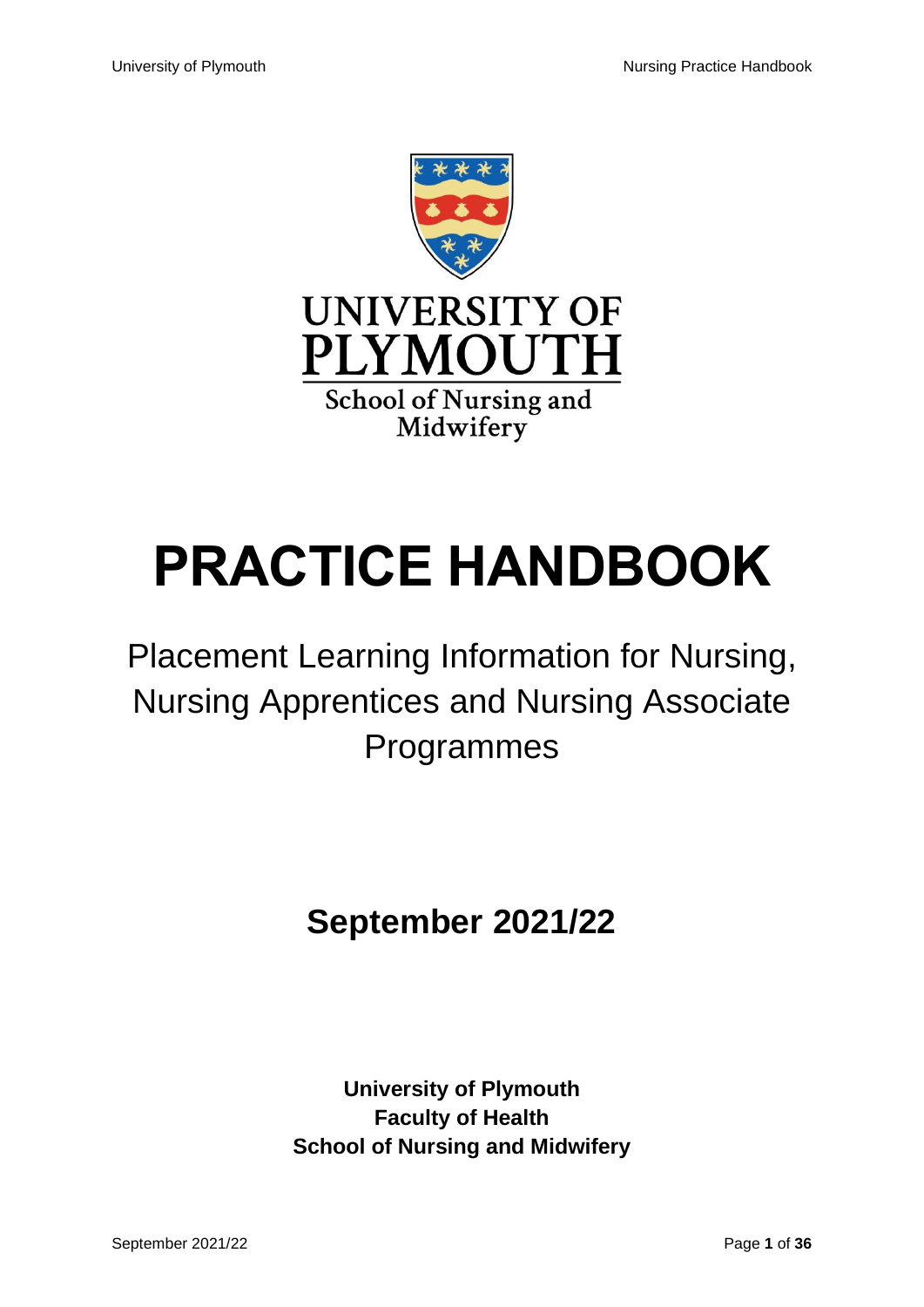## **Contents**

| 1.          |                                                                                  |
|-------------|----------------------------------------------------------------------------------|
|             |                                                                                  |
| 2.          |                                                                                  |
| 3.          |                                                                                  |
|             |                                                                                  |
|             |                                                                                  |
|             |                                                                                  |
|             |                                                                                  |
|             |                                                                                  |
|             |                                                                                  |
| $4_{\cdot}$ |                                                                                  |
|             |                                                                                  |
|             |                                                                                  |
|             |                                                                                  |
|             |                                                                                  |
|             |                                                                                  |
| 5.          | PROGRESSION THROUGH PRACTICE AND ASSESSMENT PROCESSES 13                         |
|             |                                                                                  |
|             |                                                                                  |
|             |                                                                                  |
|             | 5.4 Final Interview<br>13                                                        |
|             |                                                                                  |
|             |                                                                                  |
|             |                                                                                  |
|             |                                                                                  |
|             |                                                                                  |
|             | Progression through practice illustration of use of practice assessment document |
|             | Figure 2: Schematic overview of practice assessment components  16               |
| 6.          |                                                                                  |
| 7.          |                                                                                  |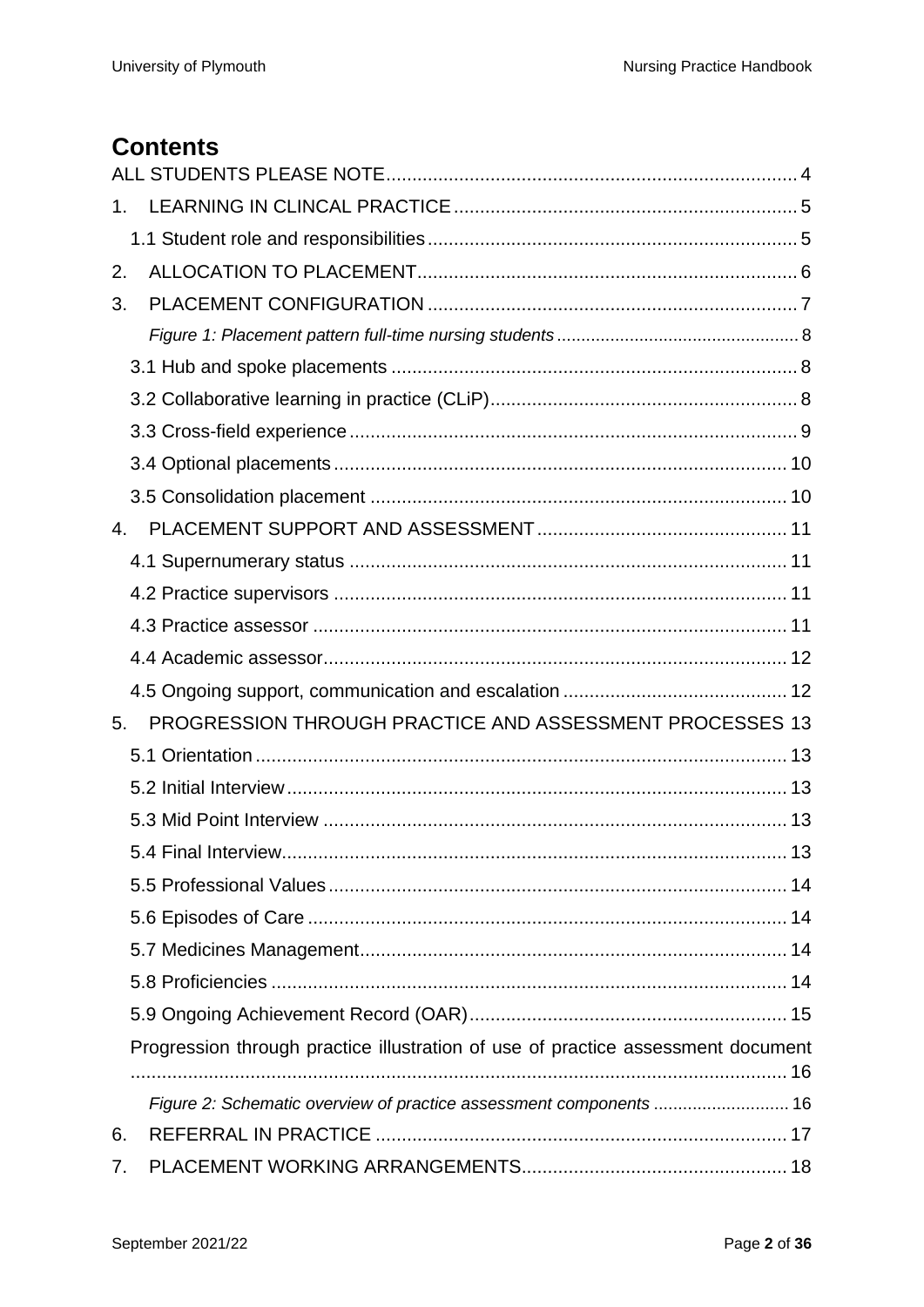| 8.  |                                                                                           |  |
|-----|-------------------------------------------------------------------------------------------|--|
|     |                                                                                           |  |
|     |                                                                                           |  |
| 9.  |                                                                                           |  |
|     |                                                                                           |  |
|     |                                                                                           |  |
|     |                                                                                           |  |
|     | 9.4 Specific learning difficulties and/or disabilities and other (short term) needs 25    |  |
| 10. | WITHDRAWING AND INTERRUPTING FROM THE PROGRAMME  25                                       |  |
|     | 10.1. Returning to practice following a period of interruption or absence  26             |  |
|     | Appendix A: Four-year part-time route for BSc (Hons) Nursing (Adult Health, Child Health, |  |
| 1.0 |                                                                                           |  |
| 2.0 |                                                                                           |  |
| 3.0 |                                                                                           |  |
| 3.1 |                                                                                           |  |
|     | 3.2 Students studying part-time with recognition of prior learning (RPL) 28               |  |
|     |                                                                                           |  |
|     |                                                                                           |  |
|     |                                                                                           |  |
|     |                                                                                           |  |
|     | Appendix D: Guidelines for Assessment and Progression through each Stage of the           |  |
|     | Appendix E: Assessment of Practice process using the Electronic Practice Assessment       |  |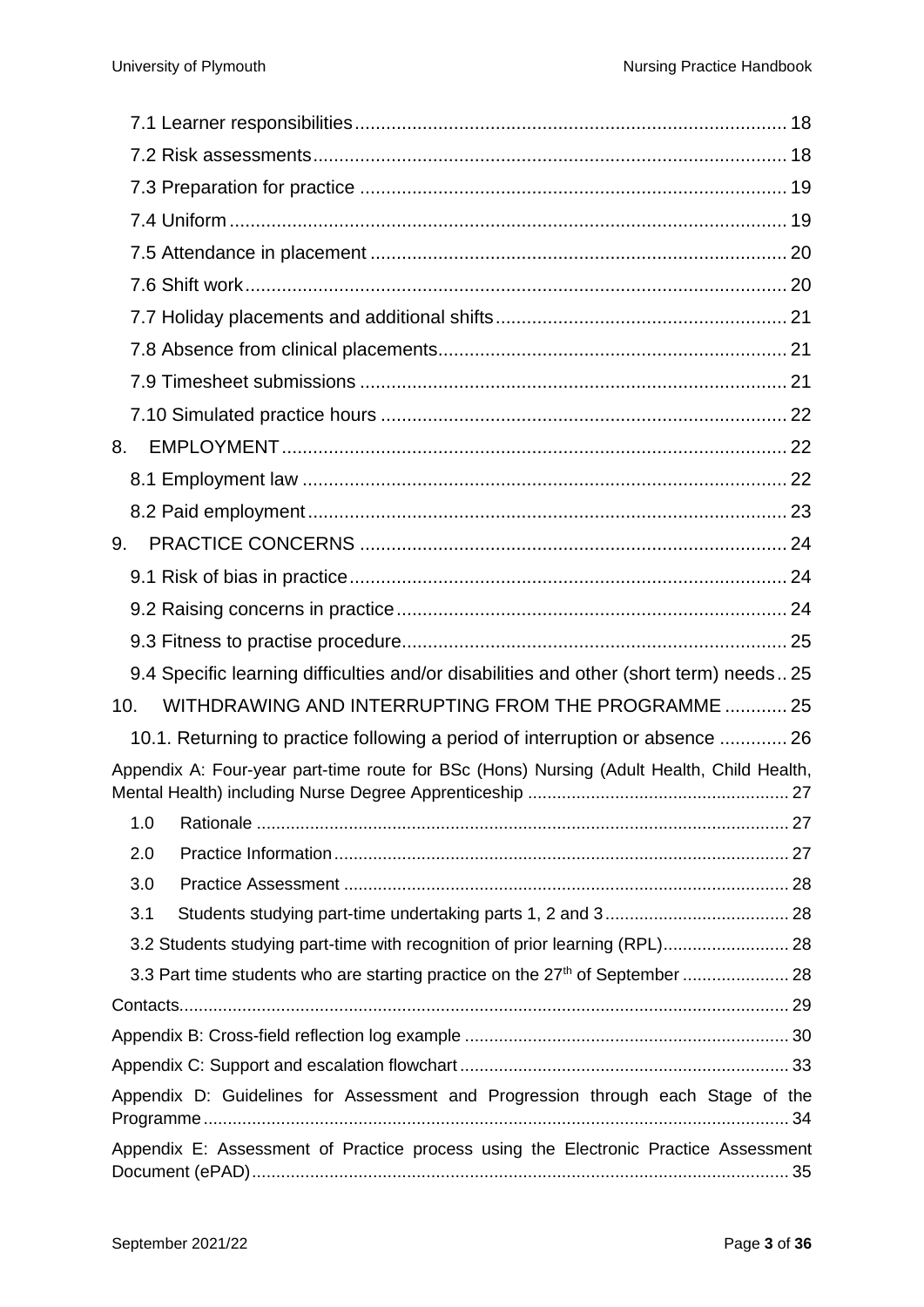## <span id="page-3-0"></span>**ALL STUDENTS PLEASE NOTE**

This handbook provides you with an overview of practice learning and the associated assessment processes, it should be read in conjunction with the programme handbook and University regulations. All the information in this handbook is correct at the time of posting and it provides a guide for you. Courses are regularly reviewed and updated so details may change. We endeavour to treat students as individuals and we may on occasion, at the discretion of the programme team or exam board, make exceptions to the processes outlined in this document.

The University of Plymouth is proud of its teaching and research and it undertakes all reasonable steps to provide educational services in the manner set out in this handbook and in any documents referred to within it. It does not however guarantee the provision of such services. Should industrial action or circumstances beyond the control of the University interfere with its ability to provide educational services, the University undertakes to use all reasonable steps to minimise the resultant disruption to those services. Changes to capacity or configuration, service pressures in health and social care services or government/ Nursing and Midwifery Council requirements may also have an impact on placements which are outside the University's control. We will, however, endeavour to support you to continue and achieve your programme within the context of any such constraints.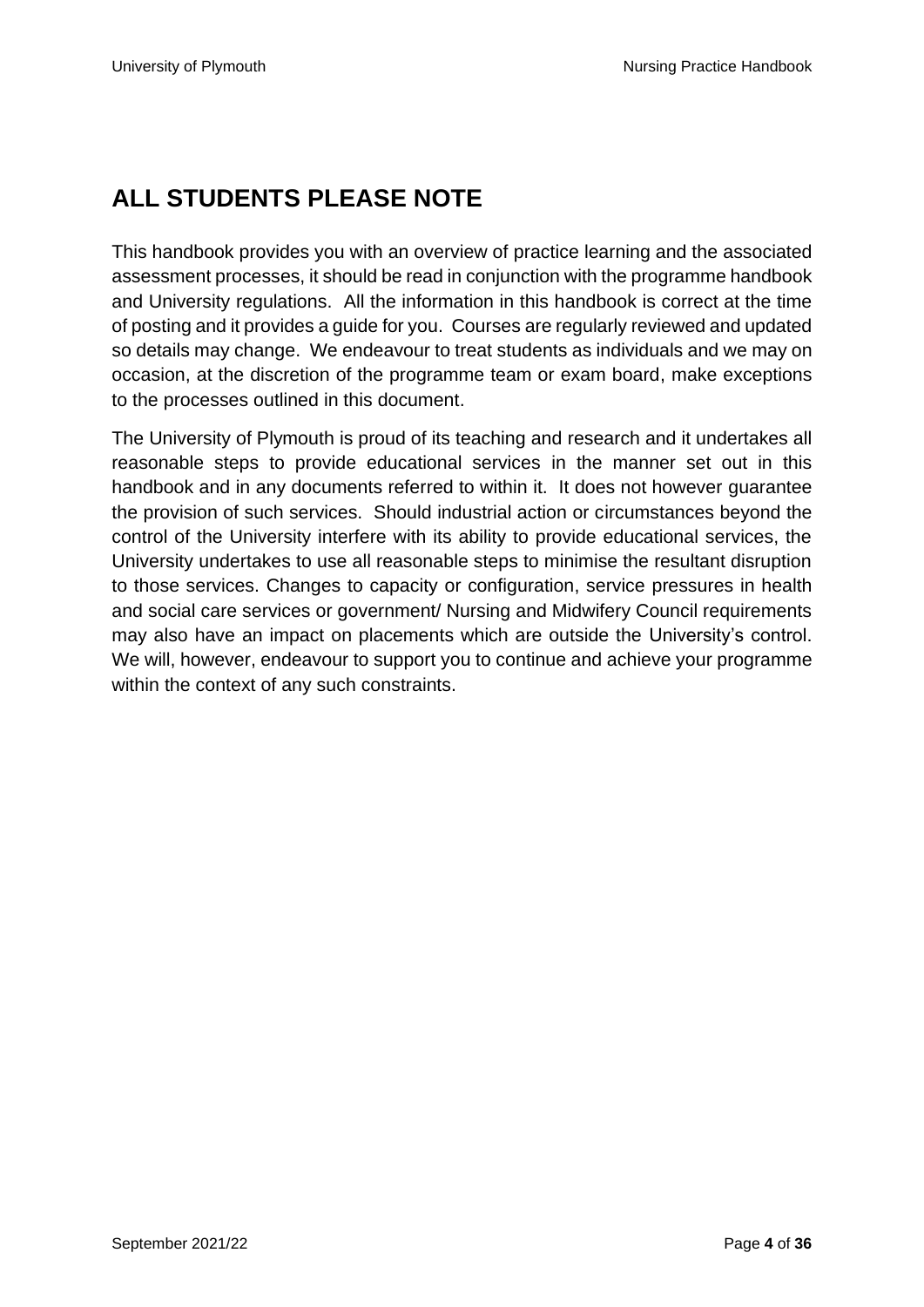## <span id="page-4-0"></span>**1. LEARNING IN CLINCAL PRACTICE**

The Quality Assurance Agency [\(QAA\)](https://www.qaa.ac.uk/) (2017) identified work-based learning as "learning that is integral to a higher education programme and is usually achieved and demonstrated through engagement with a workplace environment, the assessment of reflective practice and the designation of appropriate learning outcomes". Learning in the workplace, therefore, is a fundamental component of all nursing and nursing associate programmes. The Nursing and Midwifery Council (NMC) requires students undertaking these programmes to complete 50% of their programme in clinical training. The time spent in practice will focus on developing skills, knowledge and competence/proficiency. Nursing students will be assessed in practice against the [NMC \(2018\) Standards of proficiency for registered nurses](https://www.nmc.org.uk/globalassets/sitedocuments/standards-of-proficiency/nurses/future-nurse-proficiencies.pdf) and nursing associate students will be assessed against the [NMC \(2018\) Standards of proficiency for nursing](https://www.nmc.org.uk/globalassets/sitedocuments/standards-of-proficiency/nursing-associates/nursing-associates-proficiency-standards.pdf)  [associates](https://www.nmc.org.uk/globalassets/sitedocuments/standards-of-proficiency/nursing-associates/nursing-associates-proficiency-standards.pdf) .

The nursing and nursing associate programmes are designed to enable students to practise safely, confidently and competently in a variety of relevant clinical settings. In order to do this you will experience a range of different placements over each academic year as well as simulated practice. All of the placements have been planned to facilitate the best use of clinical practice time balanced against the capacity of the placement area to accommodate learners.

#### <span id="page-4-1"></span>**1.1 Student role and responsibilities**

Students are required to develop a sense of self-management and autonomy from the outset of the programme. You will need to be proactive in identifying your role within the team. This will require a recognition of the need to work as part of a team, to listen and learn but also to question and challenge. To help you appreciate your role it is important to identify relevant objectives that enable you to:

- **Take responsibility for your own learning**
- Recognise the 'transferability' of your skills and knowledge
- Appreciate how you contribute to safe and effective care

Practice placements provide exposure within health and social care settings, which can be based in or out of hospital. You are responsible for checking your [POW](https://www.plymouth.ac.uk/student-life/your-studies/academic-services/poppi/students/pow) account for your placement allocations, contact details and information about the placement.

It is very important to be familiar with the opportunities available in your placement prior to its start, so that you can plan your learning accordingly; you are responsible for your personal and professional development. This information will be available on [POW,](https://www.plymouth.ac.uk/student-life/your-studies/academic-services/poppi/students/pow) when you click on the link to your placement. A wide range of information is also available to support you in preparing for practice on the [placement section](https://www.plymouth.ac.uk/student-life/your-studies/academic-services/poppi/students/nursing-midwifery) of POPPI. Students will attend an introduction/induction at the beginng of the programme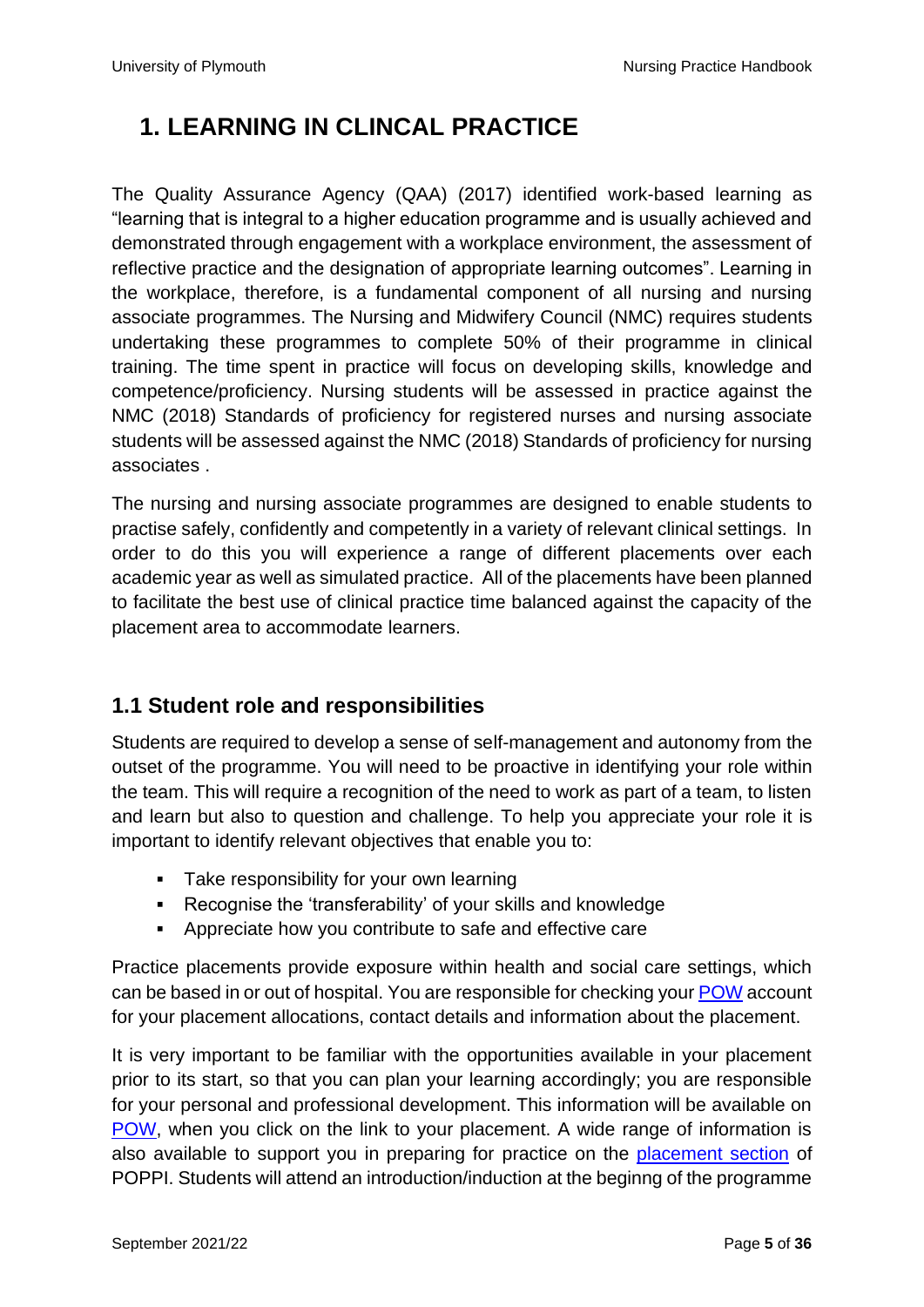as well as undertaking manadatory training prior to commencing placement and a placement specific induction once in practice. It is essential that you follow all local policies and guidelines and that you are always practising under the direct or indirect supervision of a health or social care registrant - known as your practice supervisor. Some activities, such as administration of medication via any route, will always require direct supervision throughout your programme. Please familiarise yourself with any local policies which stipulate other such activities.

## <span id="page-5-0"></span>**2. ALLOCATION TO PLACEMENT**

Placements are normally allocated at the start of the academic year for the year ahead to enable students to arrange travel, accomodation and dependant care. In addition this enables planning of placement assessment activities. This will normally be within a 'locality' - a set geographic area within the radius of a trust, comprising both acute and community placements including those in the Private, Voluntary and Independent (PVI) setting. These details will be released via [Placements on the Web;](https://www.plymouth.ac.uk/student-life/your-studies/academic-services/poppi/students/pow) the aim is to advise students within a 6-8 week period prior to your placement. Nursing associate placements will be organised by your employers.

Allocation is arranged, where possible, based on home or term-time post-code or in the employing host organisation for apprentices. Travel to placement can be expected up to a maximum of two hours one-way, as calculated by an online route planner for car journeys or taking into account the public transport network if you do not have access to a car. It is your responsibility to manage your attendance in placement by making the necessary travel, accommodation and dependent care arrangements. Please consider the range of options available to you via the following link: [Travel and](https://www.plymouth.ac.uk/student-life/your-studies/academic-services/poppi/students/travel-and-accommodation)  [accommodation information for professional placements -](https://www.plymouth.ac.uk/student-life/your-studies/academic-services/poppi/students/travel-and-accommodation) University of Plymouth . Your placement area may also be able to signpost you to other alternative accommodation.

Students who find themselves in a financially difficult position should seek advice in the first instance from [Finance Information.](https://www.plymouth.ac.uk/study/fees/scholarships-bursaries-and-funding/funding/undergraduates) Please discuss other concerns with your personal tutor.

There is minimal flexibility to change a placement as we are required to fulfil our placement contract with our placement providers and there is high demand for placements across the School of Nursing and Midwifery due to the increasing student numbers to meet future workforce requirements. A formal opportunity will be provided for you to exceptionally swap with a peer on a 'like for like' basis if you have concerns about your allocated placement. This will be via a survey available for a week following placement release to students; both parties need to confirm their agreement. If you experience a change of circumstances during the year which may impact on location of your placement, you must speak to your personal tutor who will discuss alternative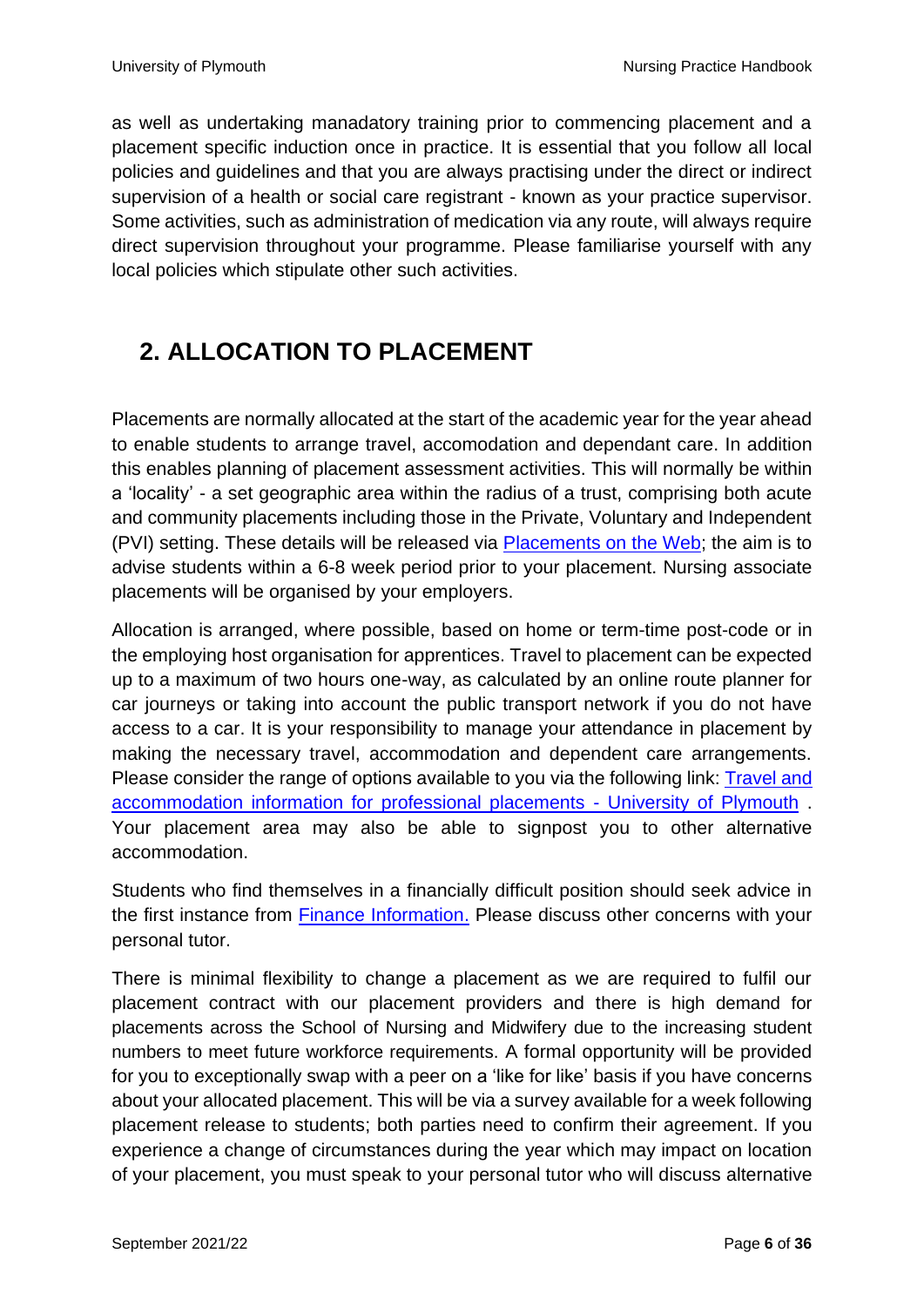options. If these are not achievable, your personal tutor will submit a request for consideration via an online form. No emails from students regarding changes of placement will receive a response from the central placements allocation team, programme leads or Associate Head of School for Practice Placements. It is very important that students do not contact the placement areas directly either, as initial allocations and any subsequent changes must go through the Placement Development Team Practice Leads/ PVI team who have the overview of all learners coming to the host from any Approved Education Institution or profession.

The full policy can be found [here](https://www.plymouth.ac.uk/student-life/your-studies/academic-services/poppi/policies-procedures-and-guidelines) .

## <span id="page-6-0"></span>**3. PLACEMENT CONFIGURATION**

Students on our pre-registration nursing programmes will experience two main assessed clinical placements per year. These will normally comprise a hospital and a community-based placement. Students on our single field programmes (BSc and MSc) have all your practice placements in your specialist field. Students on our dual field programmes will experience a mix of the two fields in placement i.e., placement one field one, placement two field two. In year 3, students take field specific modules e.g., child health field modules and child health practice. In year 4, the students take the alternate field modules and alternate field practice placements. Part-time and recognition of prior learning (RPL) students need to refer to *[Appendix A](#page-26-0)* and your programme handbook; nursing associate students need to refer to your programme handbook.

A range of different approaches to placement models exist across the university footprint. Placement areas will be categorised/ identified broadly as either:

- In hospital
- Community (linked to the acute setting or in the PVI sector)

Some of these may be in more specialist areas and we will endeavour to provide you with a range of experiences. Students who meet the criteria will have the opportunity to take an optional placement at a fixed point in your programme; a consolidation period will also be provided in the final year of the programme/ field (see section 3).

*[Figure 1](#page-7-0)* demonstrates the placement pattern of a typical full-time BSc/ MNurs nursing student across their programme; MSc students will normally follow the structure for years 2 and 3.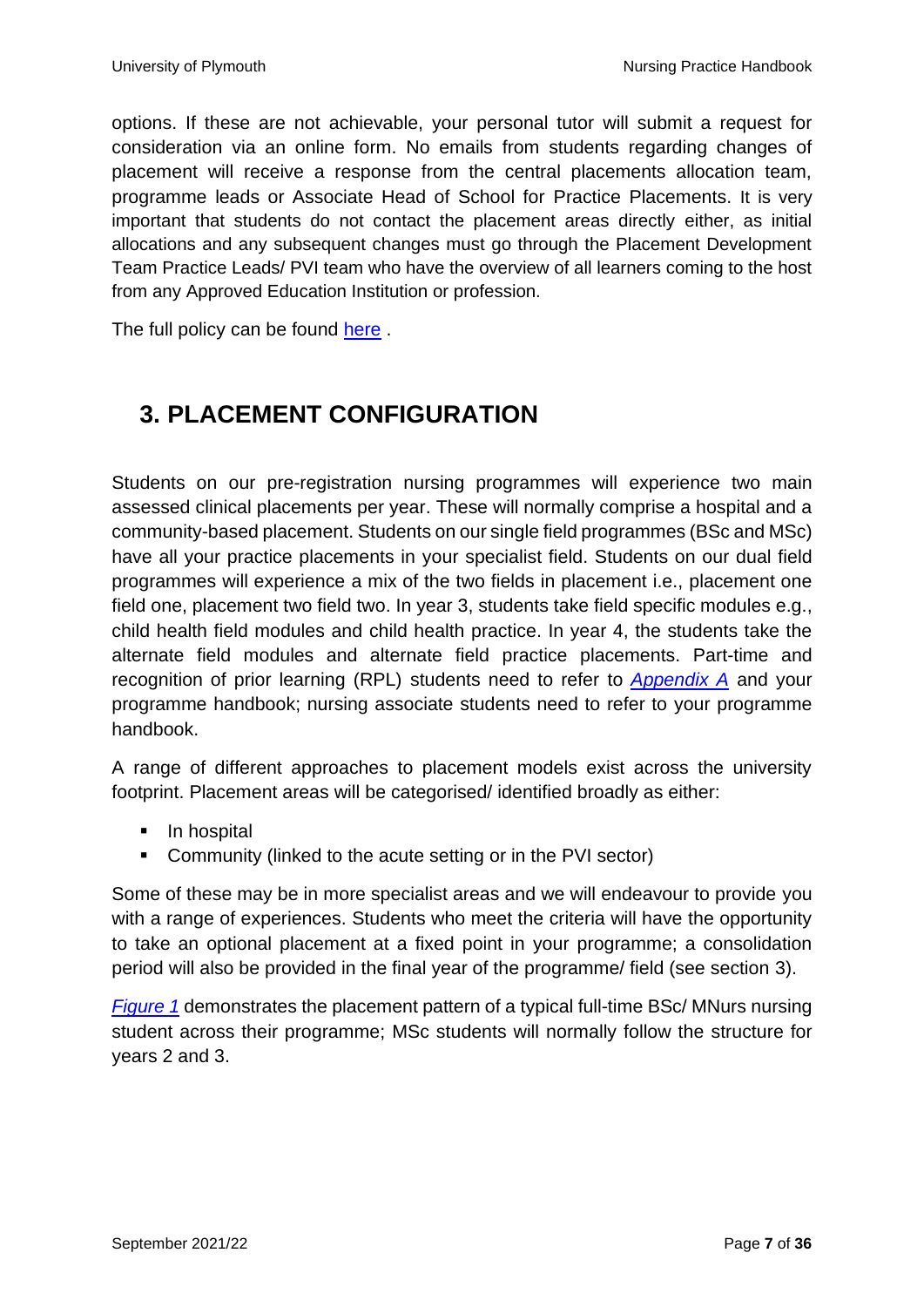

*Figure 1: Placement pattern full-time nursing students*

#### <span id="page-7-1"></span><span id="page-7-0"></span>**3.1 Hub and spoke placements**

*Hub placement:* This is the setting where you have been allocated for the main part of your placement; it is where your assessment will take place and your learning is overseen by a practice assessor.

*Spoke placement:* As part of the 'hub' placement, you may undertake a series of 'spoke' or 'satellite' placements overseen by a range of practice supervisors who feedback to the 'hub' practice assessor.

#### <span id="page-7-2"></span>**3.2 Collaborative learning in practice (CLiP)**

Students are likely to experience a CLIP placement within their programme. This is where larger numbers of students are supported to work and learn together using peer-coaching techniques to develop and enhance learning. Please prepare for these placements by reading the guidance provided.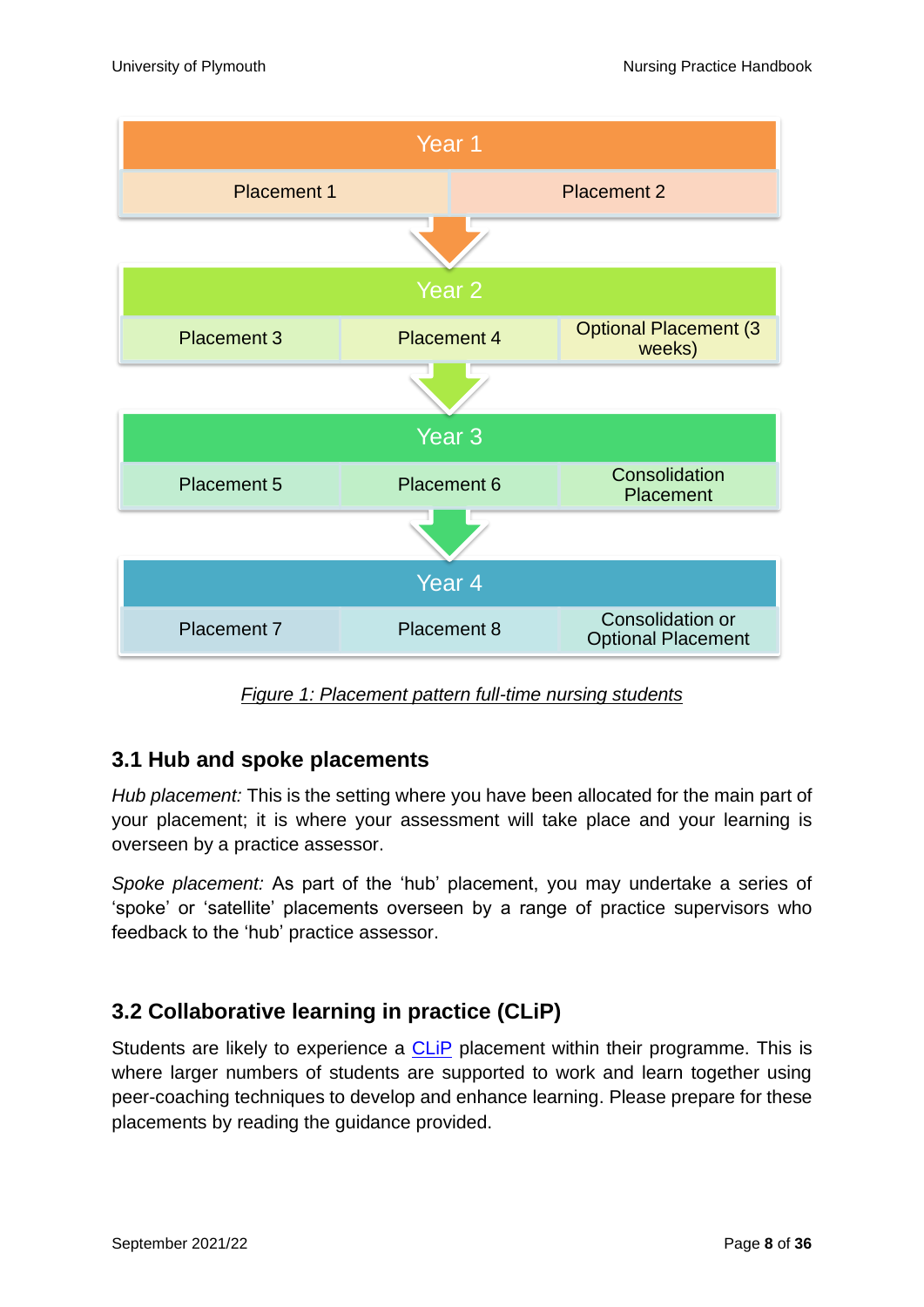#### <span id="page-8-0"></span>**3.3 Cross-field experience**

Whilst our programmes lead to registration in a specific nursing field, the [NMC](https://www.nmc.org.uk/standards/standards-for-nurses/standards-for-pre-registration-nursing-programmes/) requires all nurses to: "*be able to meet the person-centred holistic care needs of the people they encounter in their practice who may be at any stage of life and who may have a range of mental, physical, cognitive or behavioural health challenges".*

Throughout the programme there will be many opportunitites for you to gain this experience (for example caring for a person on a cardiac ward who also has depression, or for a child with an eating disorder) and demonstrate your understanding through keeping a mini reflective log in your electronic Practice Assessment Document [ePAD.](https://www.plymouth.ac.uk/student-life/your-studies/academic-services/poppi/epad) You are required to document at least one reflection from each of the fields of nursing practice you are not studying (adult, child, mental health, learning disability). In addition one maternity reflection is required for adult nursing students; a workshop facilitated by midwifery students will support your learning. These reflections will be logged in your ePAD under the cross-field tab. They must all be completed by the time of submission of your ePAD in the final year of your programme (year 3 for MNurs). An example is shown in *[Appendix](#page-29-0) B.*

To achieve your cross-field experiences, you may wish to consider the following suggestions:

- Consider experiences in your current placement where the patient journey requires multi-professional input, or the patient has wider needs
- Choose your optional placement in another nursing field
- Visit a clinical environment for care, or buddy a student from a different field for a day (with permission from all relevant parties; this must include the relevant manager and both students must be directly or indirectly supervised by a registrant)
- Reflect on activities you have undertaken within the remit of public collaboration or voluntary/charity work
- Review facilities and resources aimed at specific patient groups i.e., children, maternity, adults, those with mental health conditions, those with learning disabilities; examples could include designated areas or specialist teams
- Explore and reflect on patient/carer information that has been tailored for specific groups i.e., children, maternity, adults, those with mental health conditions, those with learning disabilities.

(Please note this is not an exhaustive list)

Please note that the four-year part-time RPL apprentice route includes a cross-field placement.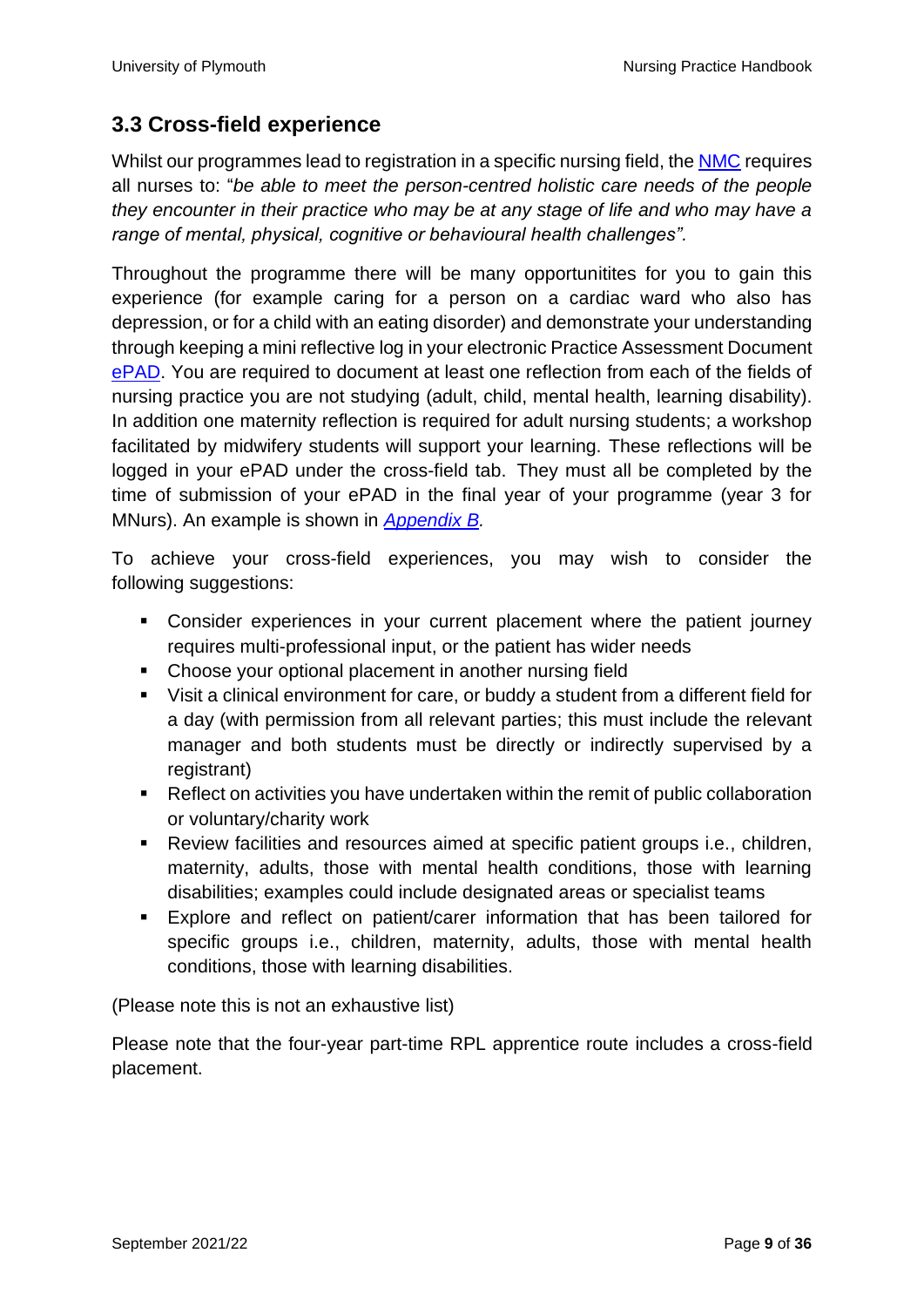#### <span id="page-9-0"></span>**3.4 Optional placements**

Opportunities are provided in your programme for you to broaden your experiences by undertaking an optional placement. This occurs at a set time in your programme, after submission of your practice in the summer. An optional placement is normally of three weeks duration and can be local, national or international. It is your responsibility to organise this, following the process identified in the 'Optional placements' tab on POPPI. You will need to complete an application form to start the process, and programme admin and your personal tutor will need to be involved at certain stages. Please note that if you are seeking an international placement this will need to be organised well ahead as it can take a while to perform risk assessments and set up the required service level agreements. Please also be aware that travel arrangements may be affected by unanticipated circumstances. You are responsible for all costs.

Optional placements are normally available in BSc/ MNurs year 2 (MSc year 1). A further opportunity may also be available in MNurs year 4, to reflect your second field. If choosing this, the three-week optional placement must be taken immediately after the 'transition week' and you will then normally return to your previous placement as Professional Values must be assessed prior to completion of the programme.

Please note that in 2021/22, optional placements will exceptionally be available to year 2 MSc students who were not offered this in 2020/21 due to Covid-19.

#### <span id="page-9-1"></span>**3.5 Consolidation placement**

A transition week of theory has been introduced to provide a dividing point between your final assessed placement and the consolidation placement. Various sessions will be provided, including preceptorship and the role of the practice supervisor; trusts may also contribute.

The consolidation placement is a new initiative, designed to provide a structured and focused placement of approximately 6 weeks after your practice submission, helping you to consolidate your learning and prepare for your transition to qualified status. It is therefore available in both years 3 and 4, to enable those students on MNurs to consolidate learning in each field. It is also available to year 2 MSc students (if you are not choosing an optional placement in 2021/22). It will comprise a range of alternatives which will vary across trusts but may include the options to continue in your current placement, work in the area where you have a post, extend your learning with hub and spoke-type placements in leadership/ management/ education/ research/ primary care etc. You will need to remain in your 'locality' and management of the opportunities will be at the discretion of the practice leads (ie: it is distinctive from an 'optional placement'). A final sign-off of Professional Values, demonstrating maintenance of level of performance, will be required. Failure to achieve at this point will necessitate invoking of the Fitness to Practise process.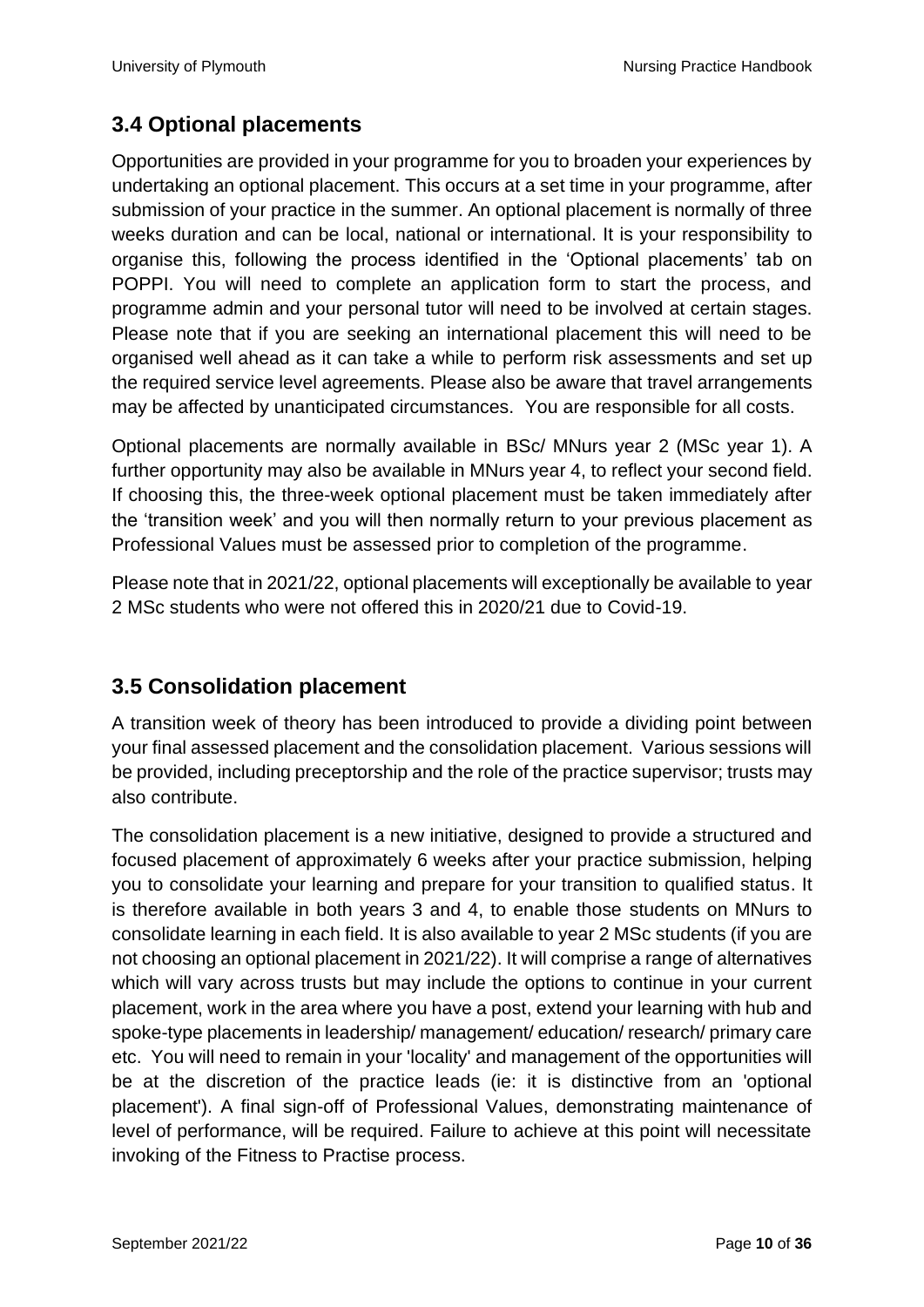## <span id="page-10-0"></span>**4. PLACEMENT SUPPORT AND ASSESSMENT**

#### <span id="page-10-1"></span>**4.1 Supernumerary status**

Whilst you are in your student role you will be supernumerary when in the placement setting. Supernumerary means that whilst you are a learner you will be working under the direct or indirect supervision of a registered health or social care professional at all times. You will not be counted in the staff numbers, but will be expected to participate in all aspects of care and work as a team member. If you feel that your supernumerary status is not being upheld, please contact your personal tutor/academic assessor in the first instance. It is particularly important for students who are apprentices to be clear about your role each day as a student or employee.

You will work with a variety of health and social care professionals, under the direction of a registered practice supervisor, on a day-to-day basis. You will be assessed in each placement by a designated practice assessor, guided by your assessment document.

#### <span id="page-10-2"></span>**4.2 Practice supervisors**

Practice supervisors come from a range of backgrounds and include NMC registered nurses, midwives, nursing associates and other registered health and social care professionals [\(NMC 2018\)](https://www.nmc.org.uk/standards-for-education-and-training/standards-for-student-supervision-and-assessment/). Supervisor roles and responsibilities include:

- Being a role model
- Supporting learning within their scope of practice
- Providing appropriate supervision and feedback
- Having relevant knowledge and experience of the clinical area
- Contributing to assessment by providing feedback
- Confidently sharing observations and feedback with practice and academic assessors
- Raising any concerns appropriately, using the relevant protocols.

#### <span id="page-10-3"></span>**4.3 Practice assessor**

For each placement you will have a designated practice assessor allocated to you. They will need to be given access to your practice assessment documentation so that they can monitor your progress and assess your competence throughout your placement. Practice assessors are defined as a "*registered nurse with appropriate equivalent experiences for the student's field of practice"* [\(NMC 2018\)](https://www.nmc.org.uk/standards-for-education-and-training/standards-for-student-supervision-and-assessment/). They will ensure that the Intial Interview is completed and undertake the Mid Point and Final Interviews as well as assessing Episodes of Care, Medicines Management and Professional Values. Practice assessor roles and responsibilities include: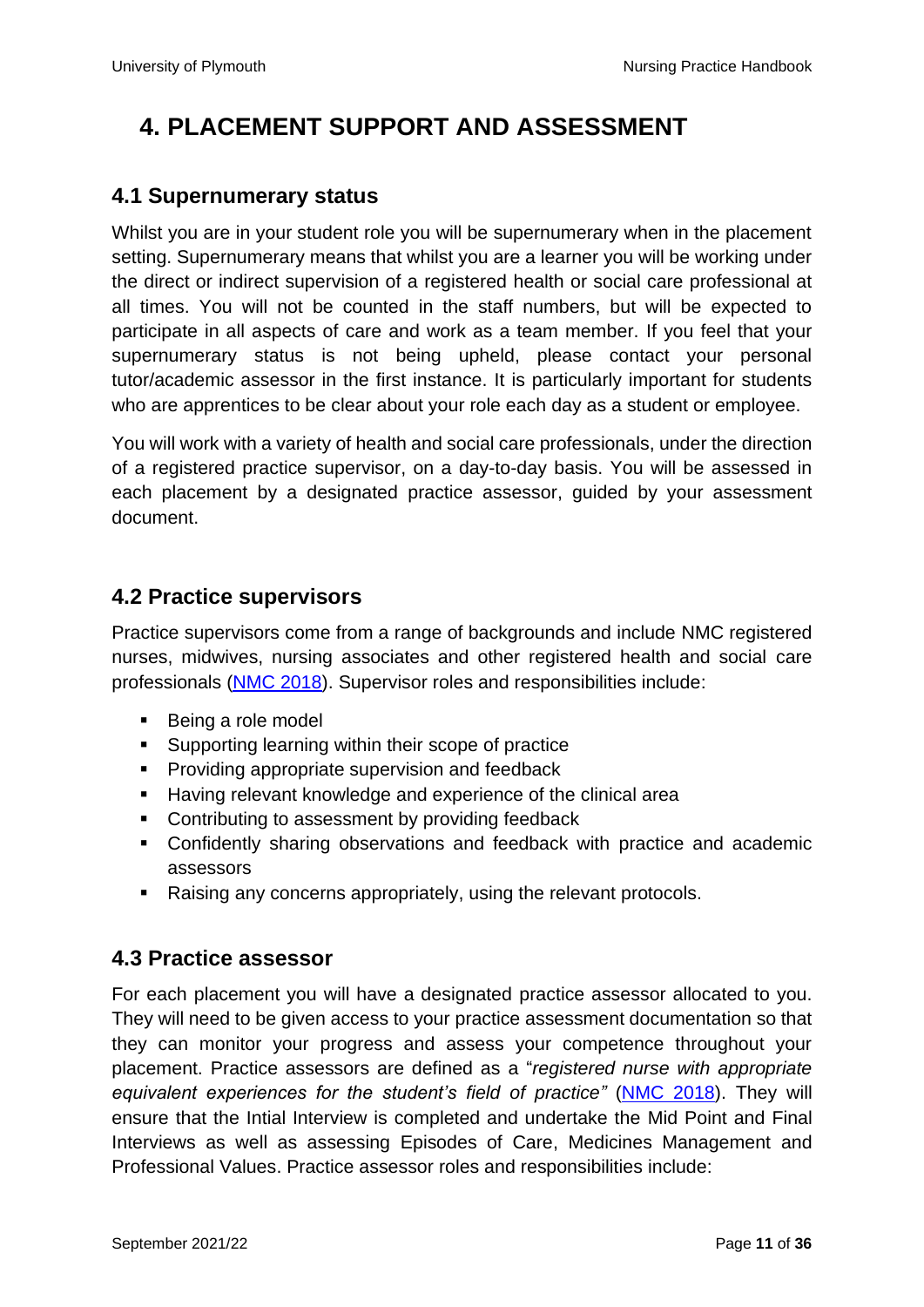- Conducting assessments to confirm achievement of proficiency and programme outcomes for practice learning
- Seeking relevant feedback and evidence to ensure that an objective, evidencebased assessment has been made
- Maintaining and developing current knowledge and expertise relevant for the Proficiencies and programme outcomes being assessed
- Being able to link with academic assessors to review student progression
- Being able to work with the student to inform decisions regarding assessment
- Having knowledge of the student programme and assessment process
- Can be a practice supervisor for other students.

#### <span id="page-11-0"></span>**4.4 Academic assessor**

To meet NMC requirements, you will be allocated a different academic assessor for each part of the programme. Your academic assessor will also be your personal tutor and will therefore be familiar with your academic, practice and pastoral needs, enabling them to support you throughout the year/ part. The academic assessor is responsible for monitoring your progress and, in partnership with the practice assessor, recommends progression at the end of each part of your programme.

#### <span id="page-11-1"></span>**4.5 Ongoing support, communication and escalation**

Overarching support for placements is provided by the Associate Head of School (Practice Placements) alongside the Placement Development Team [PDT.](https://www.plymouth.ac.uk/student-life/your-studies/academic-services/poppi/placement-providers/pdt) Your first point of contact is normally your personal tutor who is also your academic assessor, providing seamless support and monitoring of your progress in all aspects of your programme throughout the year/part. A communication and escalation flowchart for academic, personal and practice issues is in *[Appendix](#page-31-0) C.*

As a team we endeavour to:

- **•** Provide practice supervisors and assessors with the educational information that is required during the placement
- Create an appropriate link between the practice placement and university
- Provide feedback to the practice placement area (sharing good practice)
- Support students as required

To facilitate communications, it would be appreciated if you would create an email signature with your full name, cohort, programme and relevant site. If your communication relates to a placement issue (for example, reporting an incident), please include details of the location in the body of your text.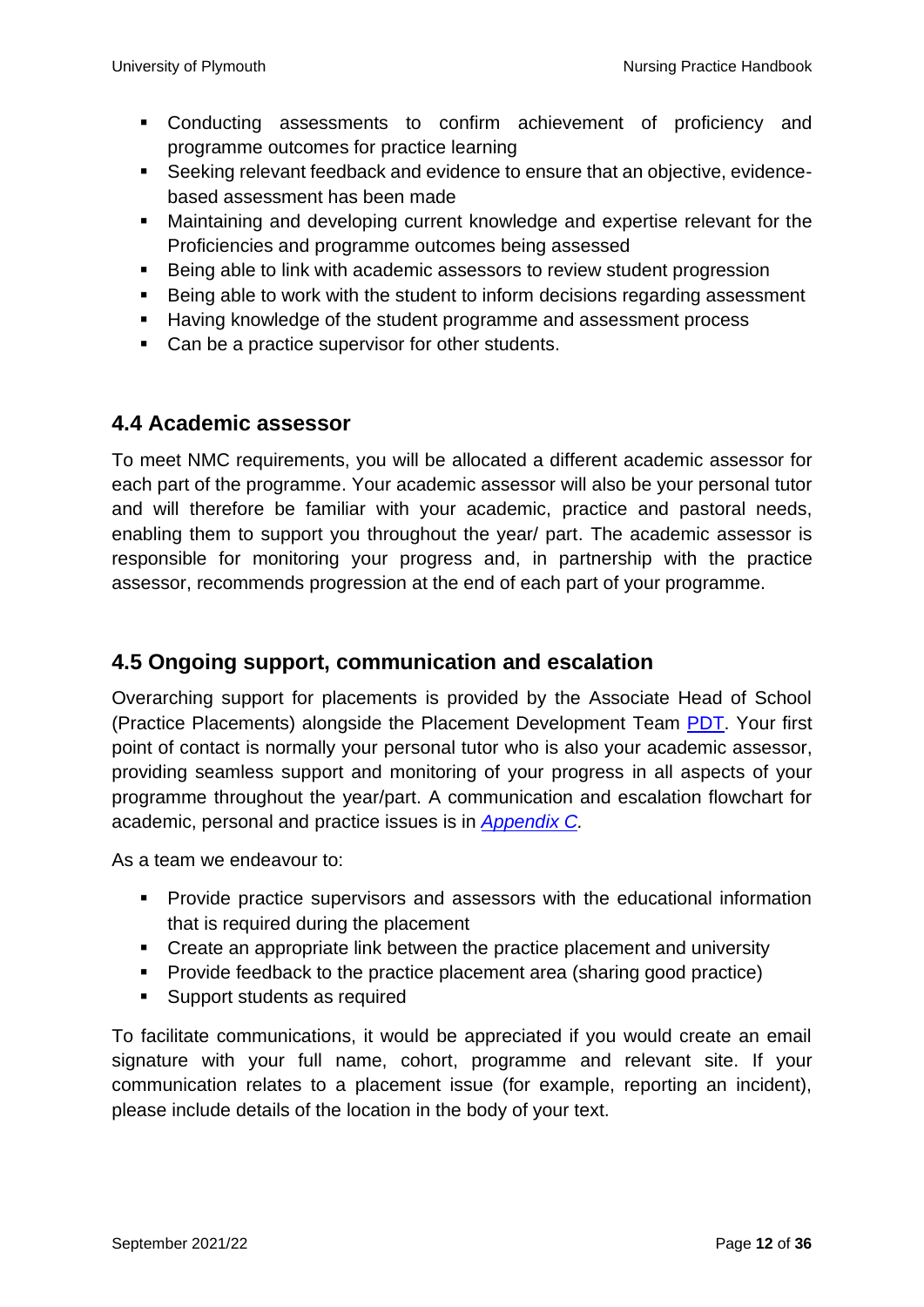## <span id="page-12-0"></span>**5. PROGRESSION THROUGH PRACTICE AND ASSESSMENT PROCESSES**

There are a number of elements of assessment in practice which you will be required to successfully complete to pass practice and move onto the next part of the programme. These include Professional Values, Episodes of Care, Medicines Management, Proficiences and cross-field experiences. Please see *[Appendix](#page-33-0) D* for a flowchart explaining the process, including outcomes if achieved or not achieved. Detailed requirements of each stage are to be found on your ePAD; a summary is provided below.

#### <span id="page-12-1"></span>**5.1 Orientation**

You will be orientated to your new placement area and introduced to key processes such as fire procedures.

#### <span id="page-12-2"></span>**5.2 Initial Interview**

Together with your practice assessor or practice supervisor, you will create a learning plan for the placement to ensure you are able to work towards gaining the appropriate skills and knowledge for your development. If this has been prepared with a practice supervisor, you must also discuss it with your practice assessor when you meet.

#### <span id="page-12-3"></span>**5.3 Mid Point Interview**

You and your practice assessor will review progress to date and set goals for further development. The aim of formative assessment is to provide you with feedback on your current competency and development level and to highlight any progression required. If any concerns are raised about your progress, an action plan will be devised in partnership with your practice assessor and academic assessor.

#### <span id="page-12-4"></span>**5.4 Final Interview**

This is where the final assessment is completed by your practice assessor. You are required to reflect on your progress to this point in your programme. If you are referred in the placement, an action plan will be created to be carried forward to the next placement. Your academic assessor will contribute to this so that you can be provided with appropriate support.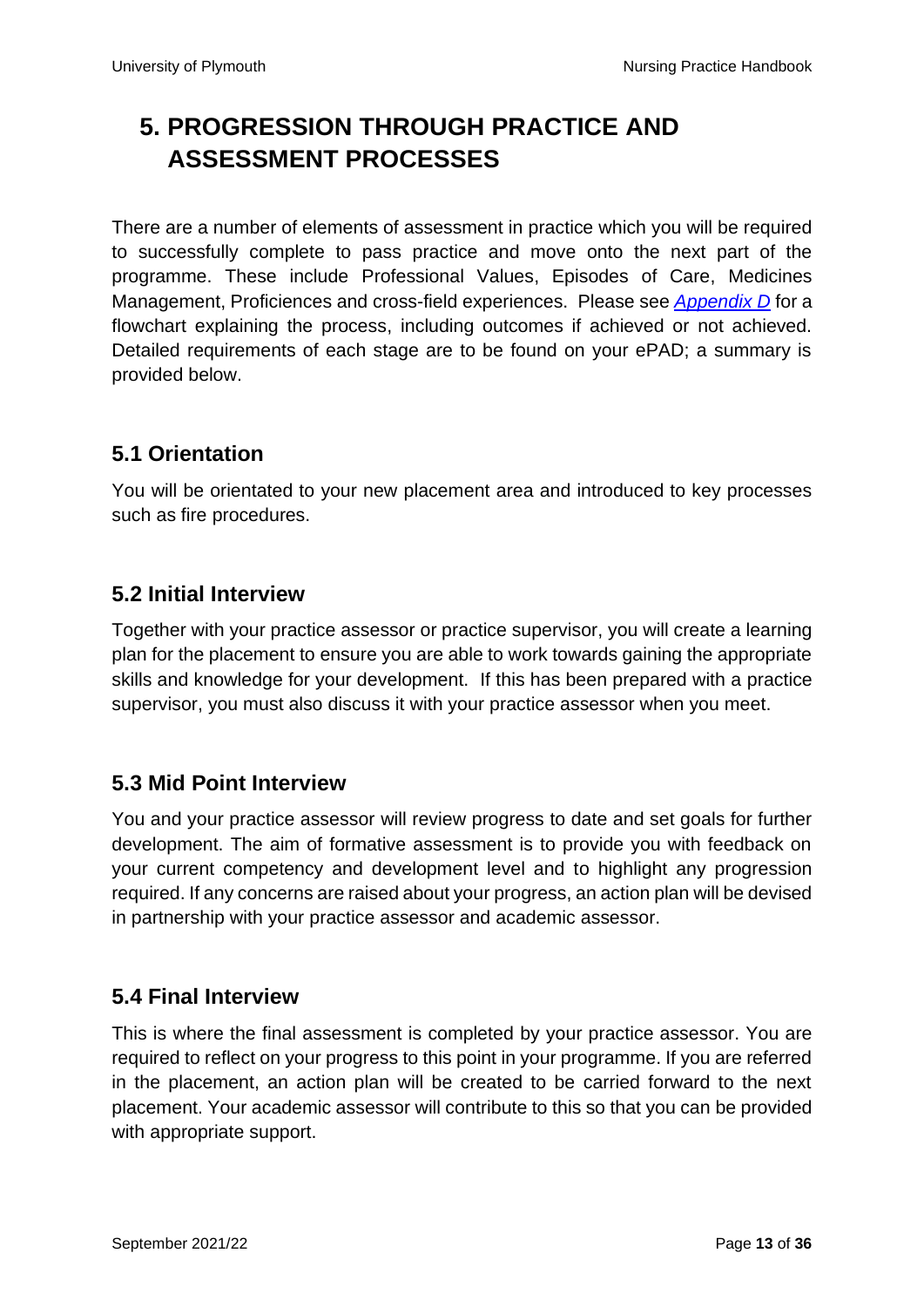#### <span id="page-13-0"></span>**5.5 Professional Values**

You will be assessed on your Professional Values in every placement. Nonachievement will result in referral. If Professional Values have not been demonstrated in the consolidation placement, the fitness to practise procedure will be followed.

#### <span id="page-13-1"></span>**5.6 Episodes of Care**

An episode of care is assessed by your designated practice assessor who will witness you carrying out elements of the nursing role, for example assessing a patient on admission. These increase in complexity as you progress through the programme. Episodes of Care can be carried out in either placement, however, these must be successfully completed by the end of the part before you can progress. Nonachievement will result in referral in that placement.

#### <span id="page-13-2"></span>**5.7 Medicines Management**

Each year your designated practice assessor will conduct a Medicines Management assessment to determine your ability to safely administer medications. These assessments will increase in complexity as you progress through the programme. Non-achievement will result in referral in that placement.

#### <span id="page-13-3"></span>**5.8 Proficiencies**

These are a range of nursing procedures which students carry out, for example demonstrating effective communication or measuring and interpreting a patient's blood pressure. They can be undertaken at any time during the programme. Some will be achieved in simulation as part of your practice modules; most will be demonstrated in placements. We recommend that you complete the Proficiencies as suggested in parts one, two and three of the programme, however you can complete these at any time as long as they are all signed off by the end of your final placement. Dual field students must complete all Proficiencies by the end of year three. By the final assessment point in the programme students must achieve all the required Proficiencies.

*Recognition of Prior Learning (RPL) students:* Please note that if you enter the programme in stage two you will not need to complete Proficiencies for stage one. Please note this only applies to RPL for a full year; if you enter partway through a stage you will need to complete all of the Proficiencies for that stage.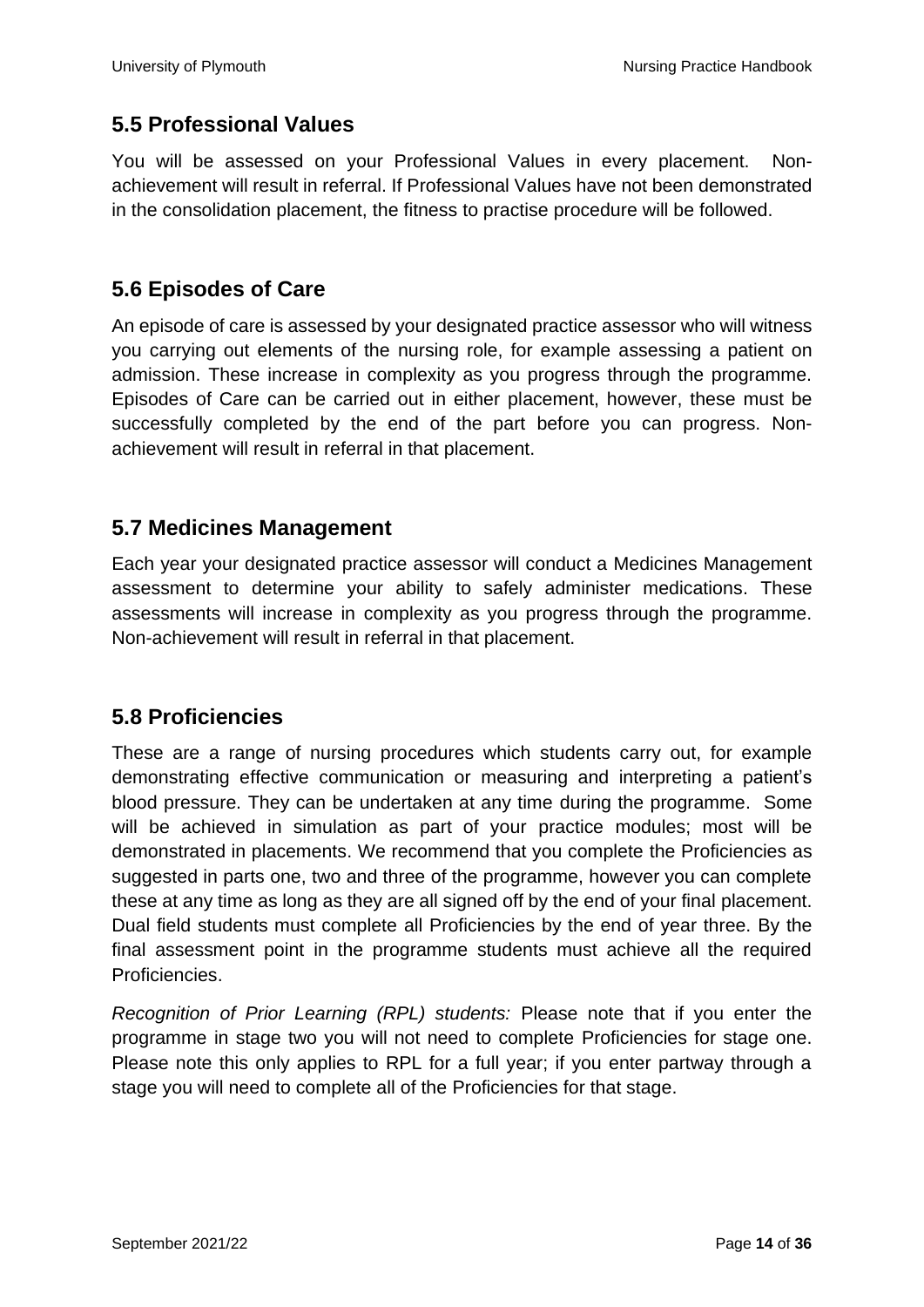#### <span id="page-14-0"></span>**5.9 Ongoing Achievement Record (OAR)**

This provides a summary of mandatory elements for practice assessment. The ePAD is set up to automatically populate the outcome of your formative and summative assessments of Episodes of Care, Medicines Management and Professional Values. Proficiencies and records of Initial, Mid Point and Final Interviews are also included.

The student, practice assessor and academic assessor must complete their sections in the Placement OAR at the end of the first placement and the End of Part/ Programme OAR at the end of the academic year. Practice and academic assessors are also responsible for confirming that you are fit to progress to the next part of the programme or be recommended for registration with the NMC.

[Figure 2](#page-15-2) provides a schematic overview of the assessments you will undertake and the flow through placement. Further detail is available in *[Appendix E.](#page-33-1)*

You should meet with your practice assessor on a regular basis. This is to enable them to review your progress in practice and offer guidance and feedback as required as well as liaising with the academic assessor.

The dates for completion of your summative assessment will be integral to the ePAD. This information will also be available via the programme Moodle pages. Results of summative assessments are presented to the appropriate Award Assessment Board.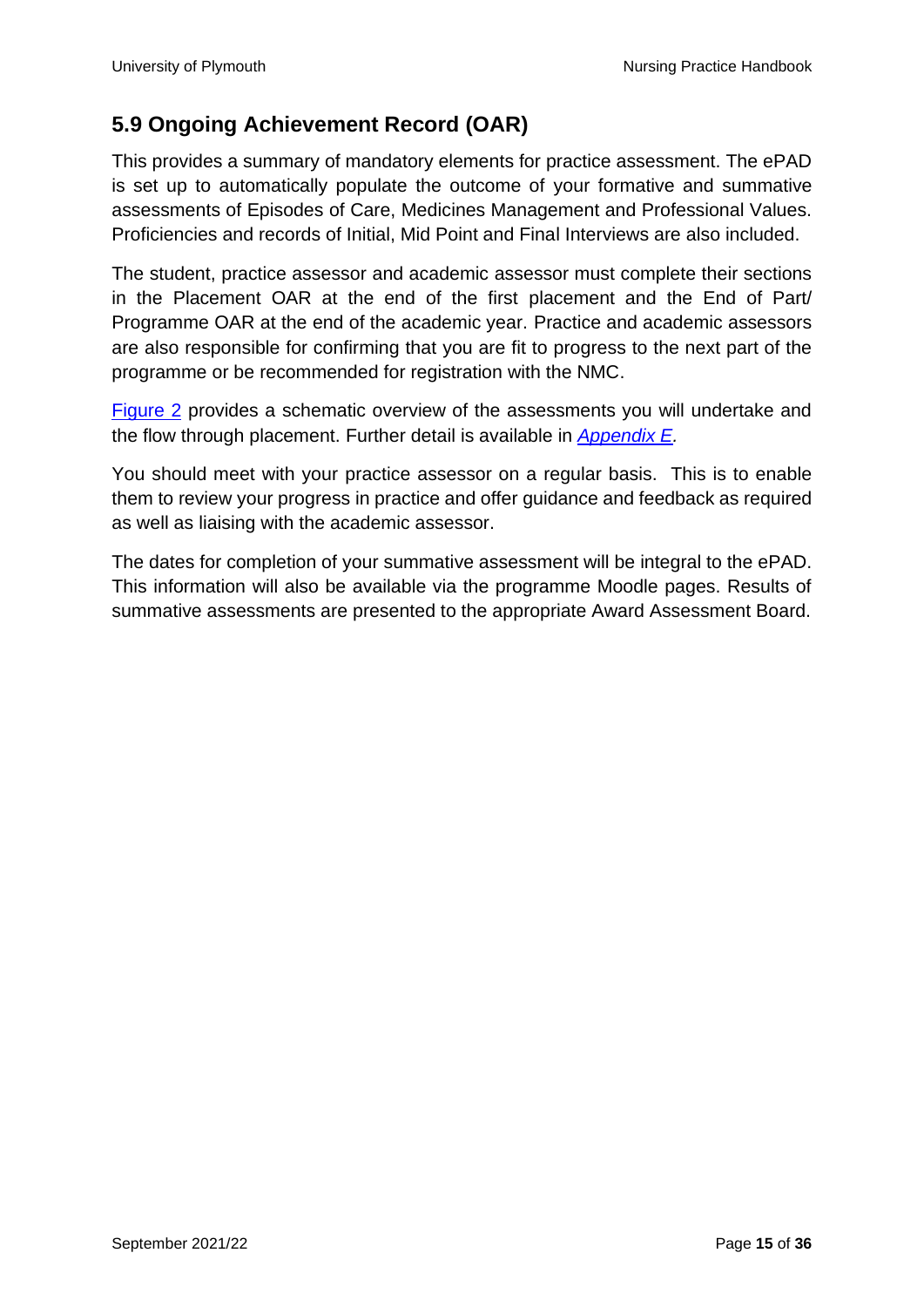$\mathbf{K}$ 

| Duration of part (e.g. part one) *                                                                                     |                                                                                                |  |  |  |  |
|------------------------------------------------------------------------------------------------------------------------|------------------------------------------------------------------------------------------------|--|--|--|--|
| <b>Placement one</b><br>Summative assessment of Professional Values in practice<br>(Pass/fail)                         | <b>Placement two</b><br>Summative assessment of Professional Values in practice<br>(Pass/fail) |  |  |  |  |
| Episode of Care and Medicines Management assessments can be attempted in placement one or placement two<br>(Pass/fail) |                                                                                                |  |  |  |  |

<span id="page-15-0"></span>These may be attempted at any stage across the part when the Practice assessor believes the student is ready, but must be completed by the end of the part. Please note, failure to pass an Episode of Care results in referral of that assessment which must then be retaken as a second and final attempt in the following placement or retrieval placement over the summer period

**Assessment of Proficiencies** can be achieved across the programme and must be complete by the end of the final placement. These may be signed off by a practice supervisor/assessor throughout the course. The Practice assessor must confirm that these have been met by the end of the programme (for each field if MNurs) **Cross-field reflections must be completed by the end of the final placement (year 3 for MNurs)**

#### **Time**

*Figure 2: Schematic overview of practice assessment components*

<span id="page-15-2"></span><span id="page-15-1"></span>\* Please note part time students must pass practice at the end of each year and each part of the programme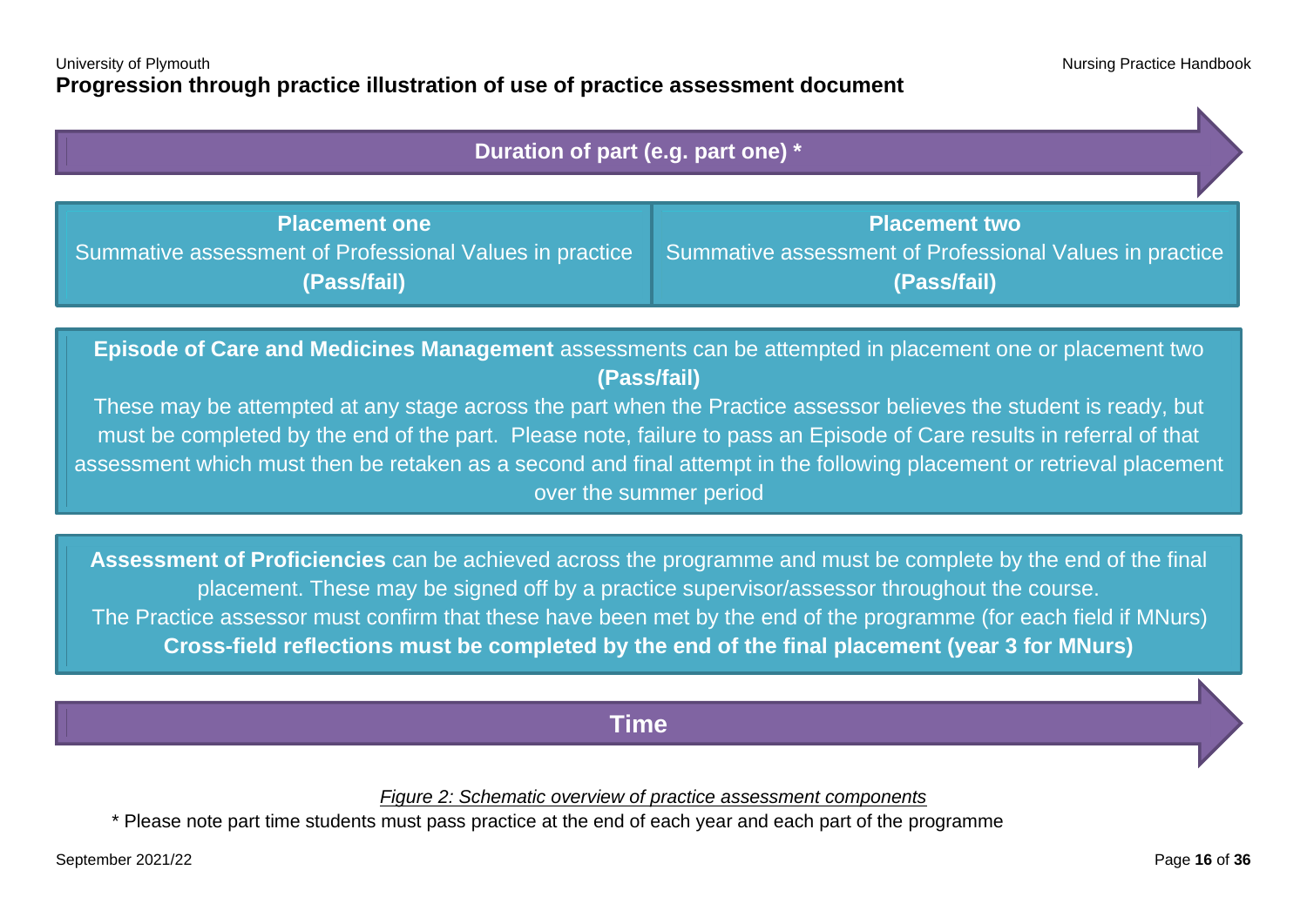## <span id="page-16-0"></span>**6. REFERRAL IN PRACTICE**

You must pass practice before you can progress to the next part of the programme; part time students must pass practice by the end of each year and stage. By the end of the programme, the minimum number of practice hours required must also have been achieved; see your relevant programme specification.

There are two ways that you may be referred and not pass your practice: either through non-achievement of any of the assessed elements or due to poor record keeping (for example not completing your practice documentation in time for the assessment deadline). Please refer to your ePAD for guidance on achieving practice proficiency. If you have any queries or concerns about your progress you must talk to your academic assessor.

The following is an overview of procedures in the event of a referral in practice; while this process will generally be followed the exam board may make exceptions in some circumstances. The point at which a practice referral occurs will affect the timing of reassessment. See also *[Appendix](#page-33-0) D.*

- **■** If you are referred in practice in placement one (values and/or Episodes of Care/ Medicines Management) you will be permitted a second attempt in placement two. Passing in placement two will result in you passing this component as a second attempt. Referral at this stage will be counted as failure at a second attempt and following the exam board will usually result in removal from the programme.
- If you pass practice in placement one but are referred in placement two (Professional Values and/or Episodes of Care/ Medicines Management) you will be required to undertake a short retrieval placement following the exam board for a second attempt at practice (duration will depend on outstanding components but will normally be approximately 3-4 weeks). Passing at this second attempt will enable you to progress (dependent on your other academic profile). Referral at this stage will be counted as failure at a second attempt and following the exam board will usually result in removal from the programme.
- Students who do not achieve all practice Proficiencies by the end of programme will proceed to a short retrieval placement in the summer period where reassessment will take place (normally approximately 3-4 weeks). If you achieve at this stage you will have been deemed to have passed this component. If you are referred in this placement it will be counted as failure at a second attempt and following the exam board will usually result in removal from the programme.

Students who have achieved practice but are in a repeat with attendance year due to academic referral, will require a 'competency placement' to ensure that the level of performance in practice is maintained. This will require an Initial, Mid Point and Final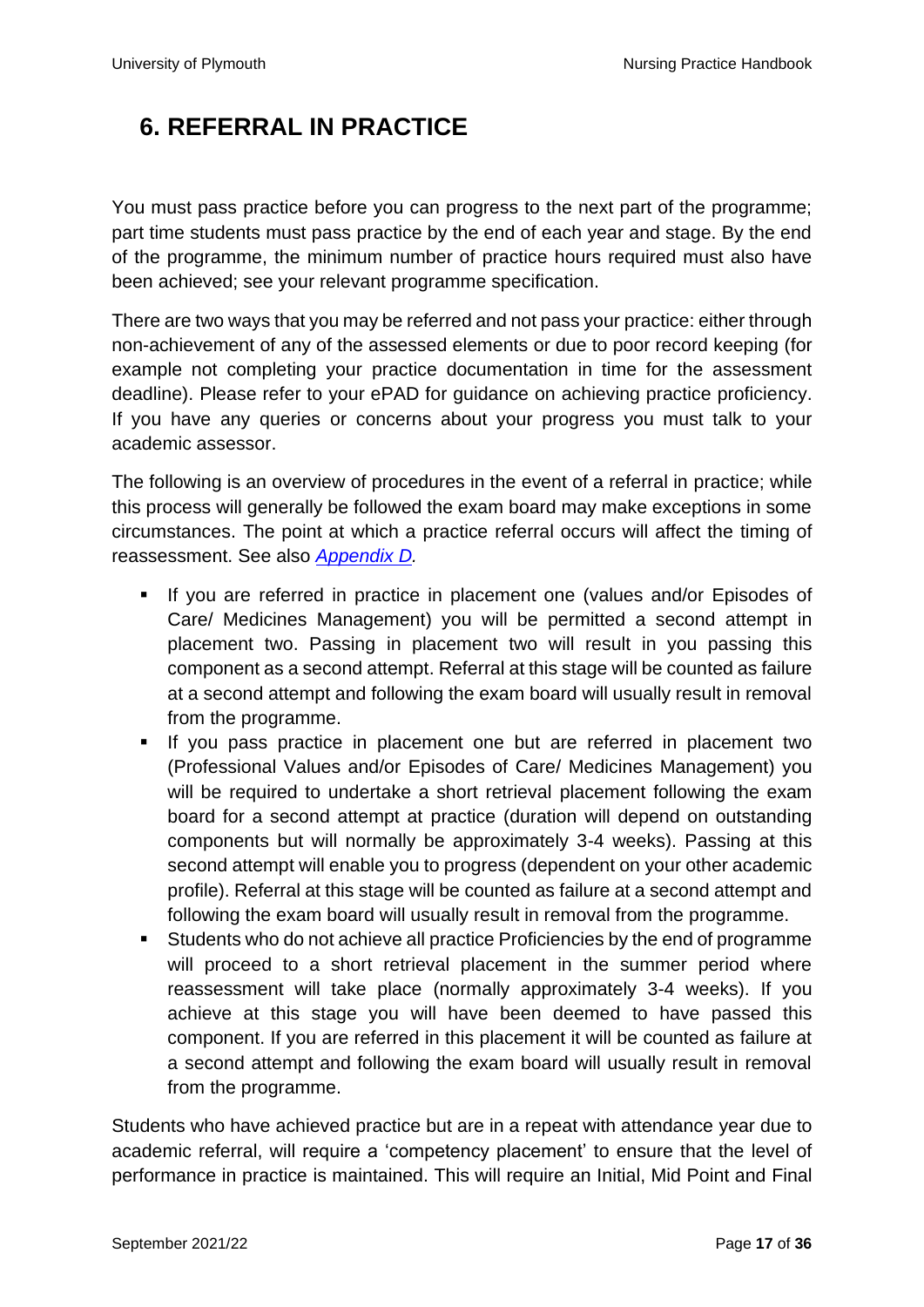Interview and assessment of Professional Values. The placement will normally be between 4-8 weeks, depending on the stage of the programme.

## <span id="page-17-0"></span>**7. PLACEMENT WORKING ARRANGEMENTS**

#### <span id="page-17-1"></span>**7.1 Learner responsibilities**

You are required to demonstrate that you are of 'good health and good character' before and during the programme to ensure you will be able to practise safely and effectively within your profession. To achieve this:

- You must complete the self-declaration on POW at the start of each academic year
- You must ensure that all information held by the university regarding your personal details is kept up-to-date
- You need to be prepared for the practice placement, making sure you and your practice assessor can log onto your ePAD
- Be aware of your professional conduct and ensure you are working in accordance with the [NMC Code](https://www.nmc.org.uk/standards/code/)
- Familiarise yourself with policies and comply with all rules and regulations laid down by the placement organisation and university
- Not all placement providers are the same and it may be necessary for you to take responsibility for finding out about working practices of your placement provider. Information will be found on POW via the link to your allocated placement; you will also find out more about local policies when you are in practice
- Keep up-to-date with your practice documentation, which will assist your practice supervisors and practice assessor in their roles supporting your learning in practice
- If you feel that your placement allocation is a cause for concern for personal reasons, e.g., it is your own GP practice or a ward where you have recently been a patient, you should discuss the situation with your personal tutor so that alternative arrangements can be considered
- **EXECUTE:** Follow the appropriate [policies and procedures](https://www.plymouth.ac.uk/student-life/your-studies/academic-services/poppi/policies-procedures-and-guidelines) regarding concerns in practice.

#### <span id="page-17-2"></span>**7.2 Risk assessments**

Some students may require risk assessments to be completed as a result of preexisting underlying condition/s or changes in your physical or mental health during your programme. These will normally be undertaken in response to occupational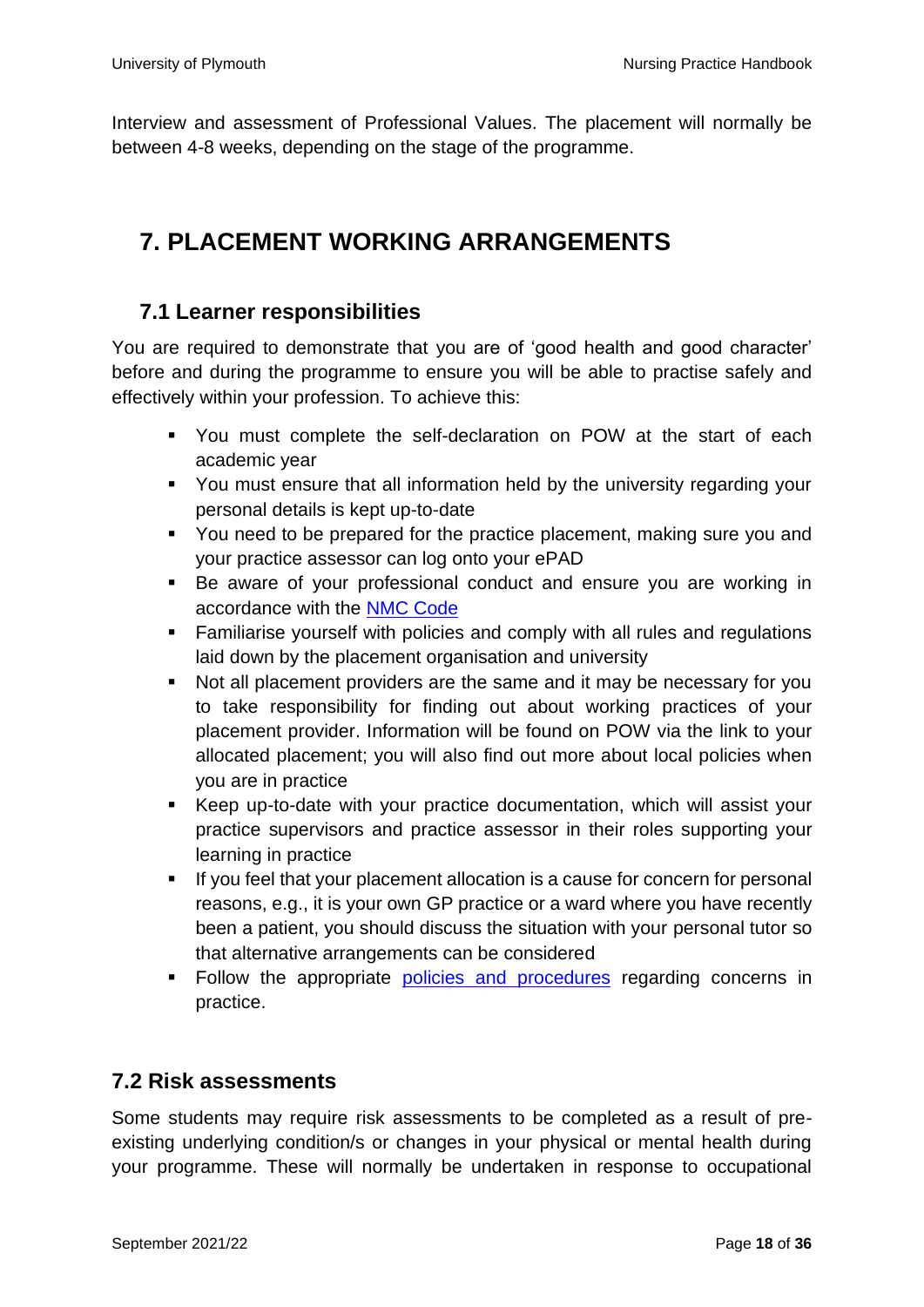health review, with reasonable adjustments being made where possible in line with their recommendations. It is important that you discuss this with your personal tutor and share any risk assessment requirements with those supervising your practice. Confirmation of a risk assessment being in place must be logged with the faculty compliance team.

Additional risk assessments are required in relation to COVID-19. You will be advised on how to complete self-assessments and on any specific actions or precautions which may be needed. You are required to ensure that you fulfil all legal requirements in relation to vaccination against COVID-19 (currently mandatory in [care home](https://www.gov.uk/government/news/everyone-working-in-care-homes-to-be-fully-vaccinated-under-new-law-to-protect-residents) settings). You are encouraged to be fully vaccinated as front-line workers with professional responsibilities to the public for protection against harm and prevention of infection in all settings, and there is the possibility that vaccinations may become a legal requirement in health as well as care settings. You are also required to comply with regular screening when in practice, and must follow trust policies for this and the wearing of personal protective equipment. Please discuss any concerns with your personal tutor.

#### <span id="page-18-0"></span>**7.3 Preparation for practice**

The university provides preparation for practice sessions which you must attend as well as mandatory training. Details can be found in your programme handbook and on Moodle. Please note that you will not be able to commence your practice placement until you have completed the mandatory requirements.

Placement providers also require you to complete their induction and mandatory training within a stipulated timeframe. Induction may take the form of an on-line package or require personal attendance. You should contact your practice area at least two weeks before you are due to commence placement to make any arrangements and introduce yourself to your allocated practice supervisors and practice assessor. This could be done via telephone, email or a virtual meeting. Contact information is on [POW](https://www.plymouth.ac.uk/student-life/your-studies/academic-services/poppi/students/pow) when you click on your allocated placement

#### <span id="page-18-1"></span>**7.4 Uniform**

All new starters are issued their uniform through the University of Plymouth; this process usually starts during induction week. All uniforms should be received prior to your first placement. When in practice, you must follow the local uniform/ dress policy. If you are permitted to wear your own clothes this must be smart casual, with no excessive exposure which may cause embarrassment or offence to those in your care, their families or staff.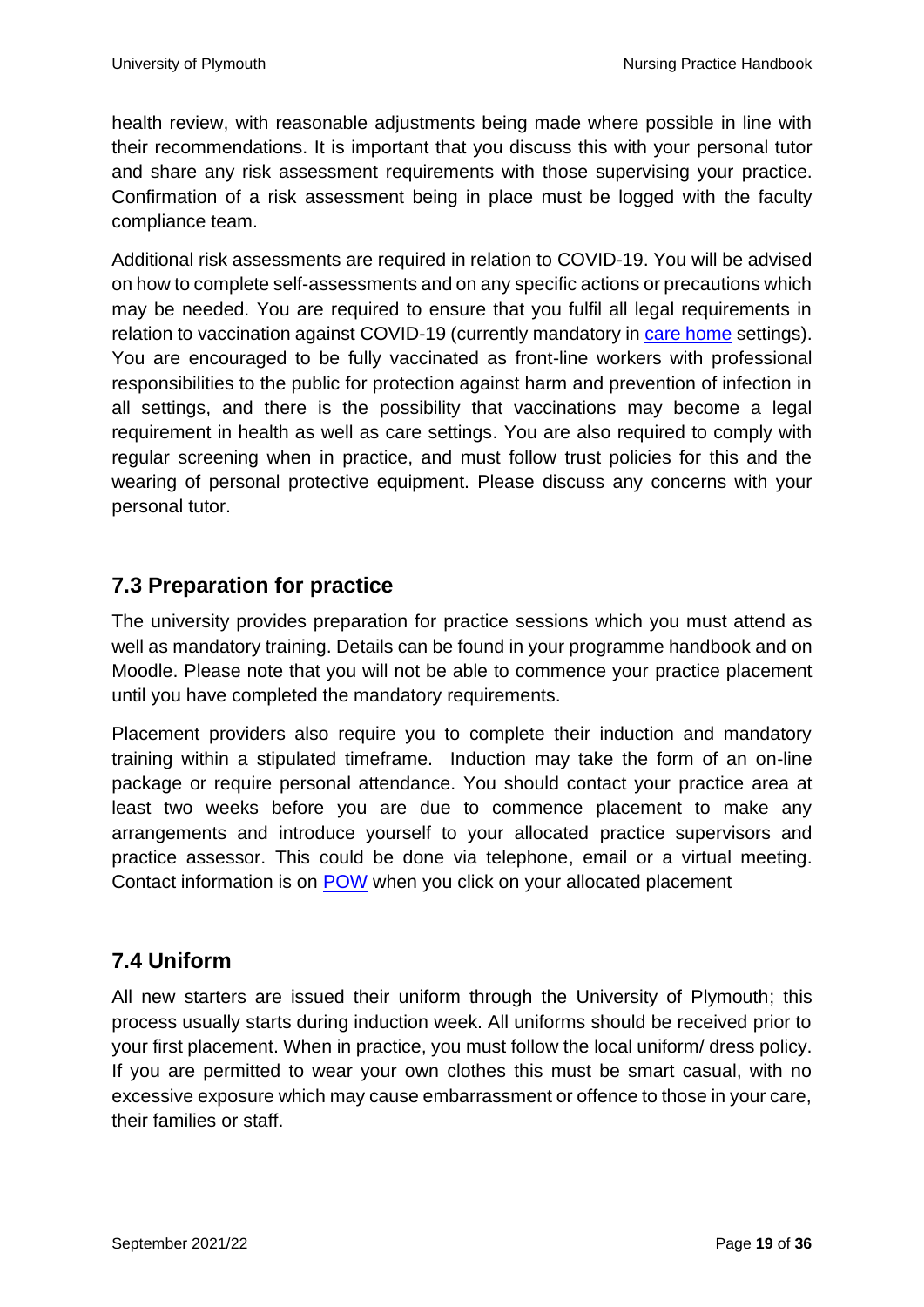#### <span id="page-19-0"></span>**7.5 Attendance in placement**

It is an expectation of the University of Plymouth and the NMC, and is a programme requirement, that students attend practice placements on a regular and punctual basis. All sickness absences must be notified to your personal tutor, placement area and programme administration. If you need to request an authorised absence due to personal circumstances, this must be agreed with your personal tutor – where possible, this should be in advance of the absence.

Confirmation of attendance during placements will be monitored by the completion and submission of electronic timesheets on a monthly basis and submitted within one working week of the month end. Unless you are on a part-time programme, you are expected to work full-time hours (37.5 hours per week/ 75-hour per fortnight), following the shift patterns of your placement. You are required to continue working full-time in practice until after you have received confirmation from the Assessment Board that all practice has been achieved and a minimum of 2,300 practice hours completed and verified.

#### <span id="page-19-1"></span>**7.6 Shift work**

Healthcare professionals provide management and care to patients around the clock, therefore it is important to the programme and future employers that you also experience a full range of shift patterns. In exceptional circumstances you may be able to negotiate some adjustments, for example start and finish times for some shifts (as a short-term coping strategy), through discussion with the placement area and your personal tutor. The 'Practice placement support agreement' template in Appendix 3 of the '*FHHS Guidance for supporting students requiring reasonable adjustments in practice placements'* in the POPPI [guidelines and policies](https://www.plymouth.ac.uk/student-life/your-studies/academic-services/poppi/policies-procedures-and-guidelines) section should be completed to formalise this arrangement. Referral to other services such as occupational health may also be required.

- You are not normally expected to work more than 75 hours per fortnight (i.e., the equivalent of 37.5 hours per week). If making up time, you must first discuss this with your personal tutor and practice supervisor/ assessor. You must adhere to the ['working time directive'](https://www.gov.uk/maximum-weekly-working-hours) and not exceed an average of 48 hours per week unless you choose to [opt out.](https://www.gov.uk/maximum-weekly-working-hours/weekly-maximum-working-hours-and-opting-out) This must be in writing and sent to your personal tutor, programme lead and the faculty compliance team.
- Meal breaks whilst on practice are not included as part of your practice hours and cannot be included as hours on your attendance records, however you must take breaks during the shift to ensure safe practice and your wellbeing.
- Weekend shifts and night duty are part of the 24-hour care provision; you are encouraged to work these shifts to experience the full range of patient care and service organisation.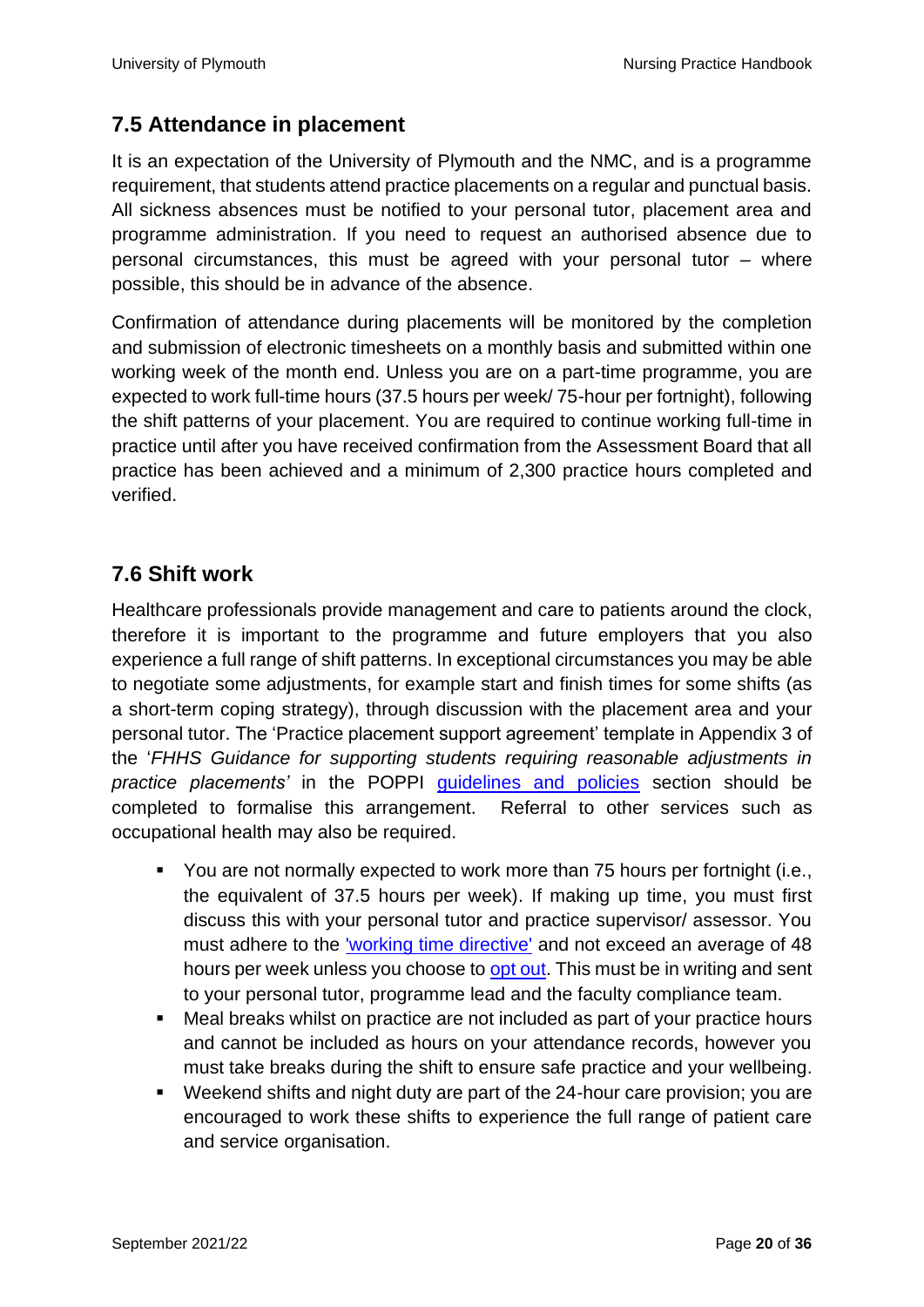#### <span id="page-20-0"></span>**7.7 Holiday placements and additional shifts**

Unless you have extenuating circumstances, students cannot normally remain in practice over the summer; staff need a break from supporting students or there may be learners from other programmes or Approved Educational Institutions in the locality. If you have a deficit of hours you should make your personal tutor aware and a plan should be put in place to facilitate additional shifts/ weeks (make-up hours).

Additional hours during Easter annual leave should not be necessary, however if you have had an episode of absence you can plan, in conjunction with your personal tutor, to work some shifts during the Easter break. This is based upon individual circumstances, on a case by case basis; there are occasions when this may not be permitted for any students. You cannot attend placement during the Christmas or New Year break when the University is closed.

Any additional work during the summer months and at other non standard times must be agreed with the practice placement teams and your personal tutor. You must adhere to the ['working time directive'](https://www.gov.uk/maximum-weekly-working-hours) and not exceed an average of 48 hours per week unless you choose to [opt out.](https://www.gov.uk/maximum-weekly-working-hours/weekly-maximum-working-hours-and-opting-out) This must be in writing and sent to your personal tutor, programme lead and the faculty compliance team.

#### <span id="page-20-1"></span>**7.8 Absence from clinical placements**

The Faculty of Health has a policy for managing both negotiated and unforeseen learner absences from the programme due to certified or uncertified sickness or a change in personal circumstances. This is to ensure compliance with the attendance requirements of the NMC and the need to demonstrate responsible financial management of public funds. Please refer to [POPPI](https://www.plymouth.ac.uk/student-life/your-studies/academic-services/poppi/students) for more detailed information regarding authorised absence.

Any absence from practice must in the first instance be reported to the placement area via telephone, your personal tutor and programme administration via email. Absences from practice will only be authorised for illness or similar circumstances. Absence will not be authorised for activities such as an assessment deadline; it is expected that as an independent learner, you will plan your time effectively.

#### <span id="page-20-2"></span>**7.9 Timesheet submissions**

Students are responsible for completing all practice hours and absences on the electronic timesheet system (TMS). All non-submissions will be followed up routinely by the programme team. Learners who are more than four weeks in arrears of timesheet submission may be removed from placement and referred under our [fitness](https://www.plymouth.ac.uk/student-life/your-studies/academic-services/poppi/policies-procedures-and-guidelines)  to practice [procedures.](https://www.plymouth.ac.uk/student-life/your-studies/academic-services/poppi/policies-procedures-and-guidelines) The NMC requests information from the University that each learner has met the required number of clinical practice hours as a component of being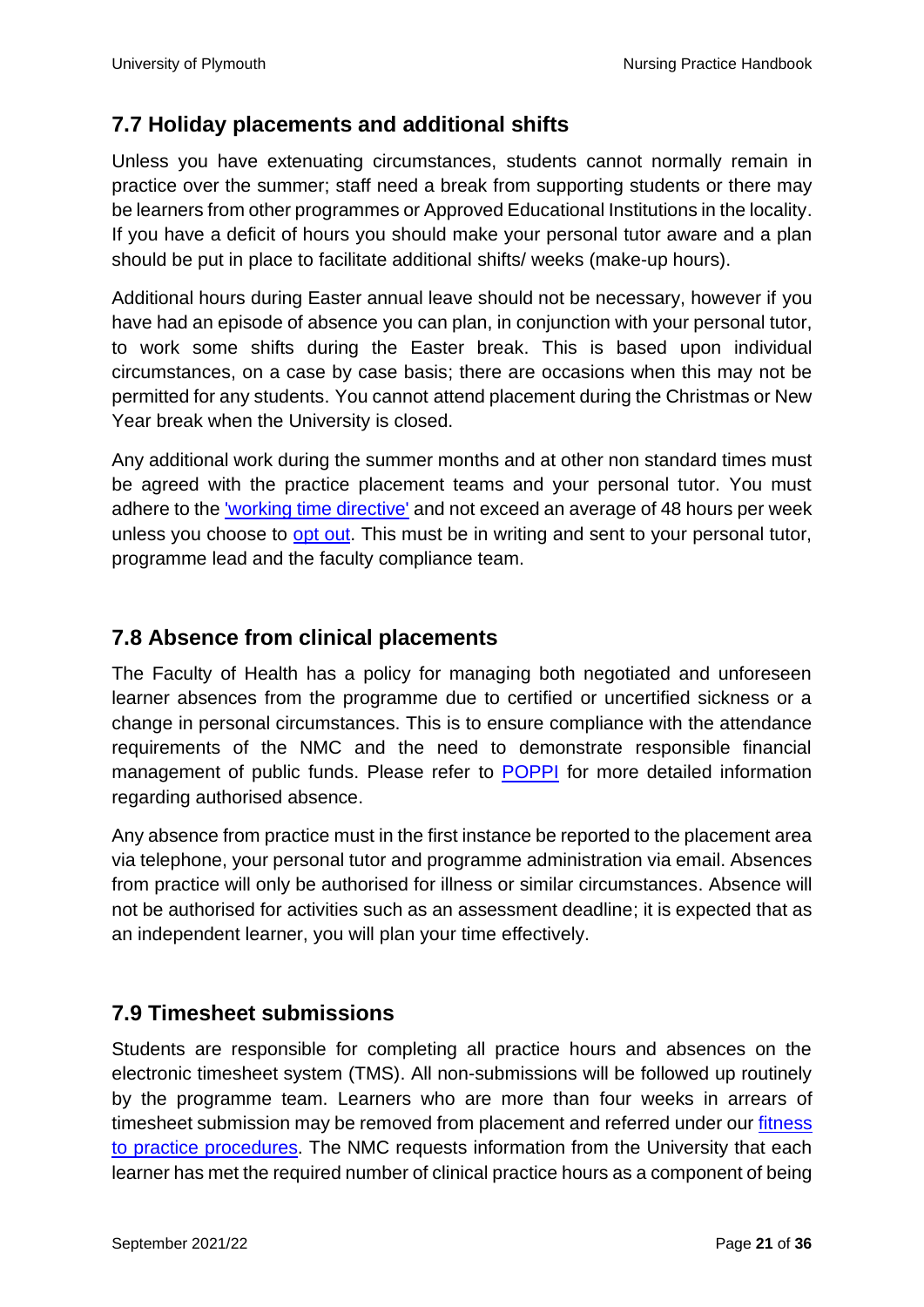eligible to apply for registration. This information is also required by Health Education England for payment of the tariff which provides the host with finances to support practice education.

You are expected to:-

- Keep accurate records or hours worked/attended
- Be effective in time management
- Make sure that all attendance, achievement and assessment records are completed accurately and truthfully

Please refer to the POW and TMS user quide for more detailed information on timesheet submission.

#### <span id="page-21-0"></span>**7.10 Simulated practice hours**

All students in the Faculty of Health can undertake up to a maximum of 37.5 hours per year extra-curricular activities e.g., events such as conferences, attendance at multiprofessional discussions such as Schwartz Rounds/ PIHC, public collaboration.

The NMC currently permits up to a maximum of 300 simulated practice hours across the nursing programme (not nursing associates or midwifery) under their *['Current](https://www.nmc.org.uk/standards-for-education-and-training/emergency-education-standards/)  [recovery programme standards'](https://www.nmc.org.uk/standards-for-education-and-training/emergency-education-standards/)*. The above extra-curricular hours are included in this total. A range of other options is available on Moodle under the '*practice learning'* tab.

These simulated practice hours must be recorded in the relevant sections under the extra-curricular tab on POW and not include any activities for which payment is received (e.g.: PALs leaders or student ambassadors). Do not record them on your electronic timesheets.

## <span id="page-21-1"></span>**8. EMPLOYMENT**

#### <span id="page-21-2"></span>**8.1 Employment law**

A student who is on placement may not be considered as an employee and does not have the same rights, pursuant to employment legislation as if they were to be treated as an employee. Therefore, in so far as an employee might have the right to request flexible working in order to deal with post-pregnancy issues, that right does not apply to persons who are on placement.

The Nursing and Midwifery Council advise that flexibility can only be achieved if it is available at a local level. We will, as a faculty, always do our best to be flexible and accommodate students' requests, however due to the limits placed on us by the placement process; it may not always be possible to do so.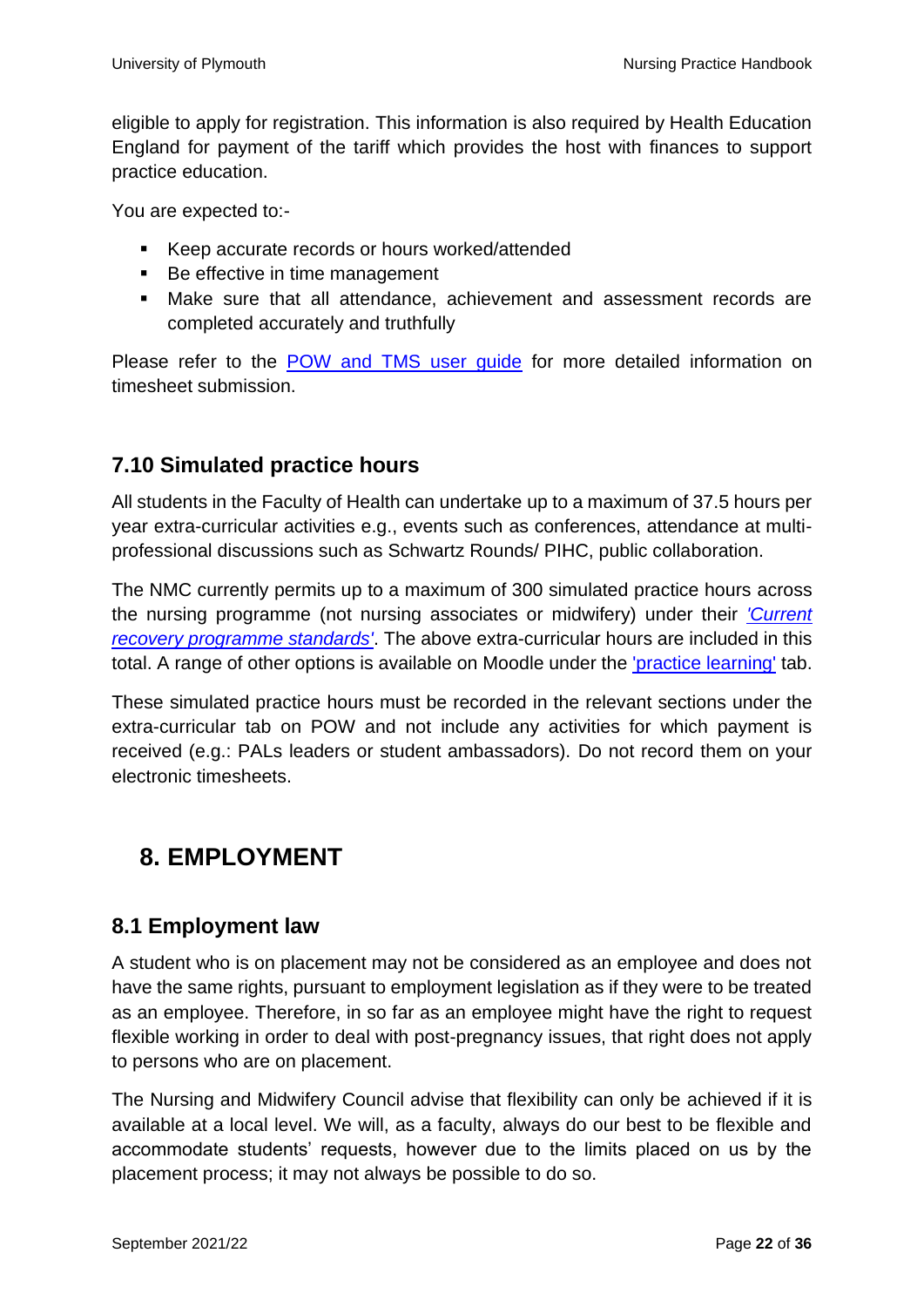The Faculty of Health abides by Section 22 of the Sex Discrimination Act 1975 recognising that is unlawful for the "responsible body" of an educational establishment to discriminate on grounds of sex. Furthermore, we cannot, and indeed do not, discriminate in the terms on which it offers to admit a student, or by refusing or deliberately omitting to accept an application, or the terms upon which a student, once admitted, is given access to facilities.

#### <span id="page-22-0"></span>**8.2 Paid employment**

The University is aware some students may undertake paid part-time employment outside the programme to finance their studies. If this applies to you it requires careful consideration on your part as it may have implications for your ability to meet the programme requirements. The pre-registration nursing and nursing associate programmes are made up of practice hours and theory hours (classroom and directed study hours). These hours are essential to meet the learning outcomes of the programme, therefore paid employment that impinges upon this is likely to affect your learning and professional development. Because of the professional implications and long working hours we recommend that you do not undertake additional part-time employment whilst in practice placements.

If you choose to take up paid employment outside your programme you must be aware of the following issues:

- Students who work in the role of care assistant must recognise that this role is inherently different to that of a student nurse or nursing associate. Care must be taken to ensure that such work does not compromise your ability to appreciate the professional boundaries and integrity of either role.
- You must not work as an HCA / phlebotomist etc. in any area where you are currently also being placed as a student. If your paid work is within the same trust, you must be in different departments and 'geographically' separate. This is because there may be a perceived 'blurring' of the role being undertaken which could put you, other staff and the patients and public in a vulnerable position.
- It is advisable that you do not undertake more than 15 paid hours of employment per week. Please be aware of the ['working time directive'](https://www.gov.uk/maximum-weekly-working-hours) and avoid exceeding an average of 48 hours per week unless you choose to [opt](https://www.gov.uk/maximum-weekly-working-hours/weekly-maximum-working-hours-and-opting-out)  [out.](https://www.gov.uk/maximum-weekly-working-hours/weekly-maximum-working-hours-and-opting-out) This must be in writing and sent to your personal tutor, programme lead and the faculty compliance team.

In any form of paid employment, the following activities will be considered serious and may require disciplinary action, which may result in discontinuation from the programme: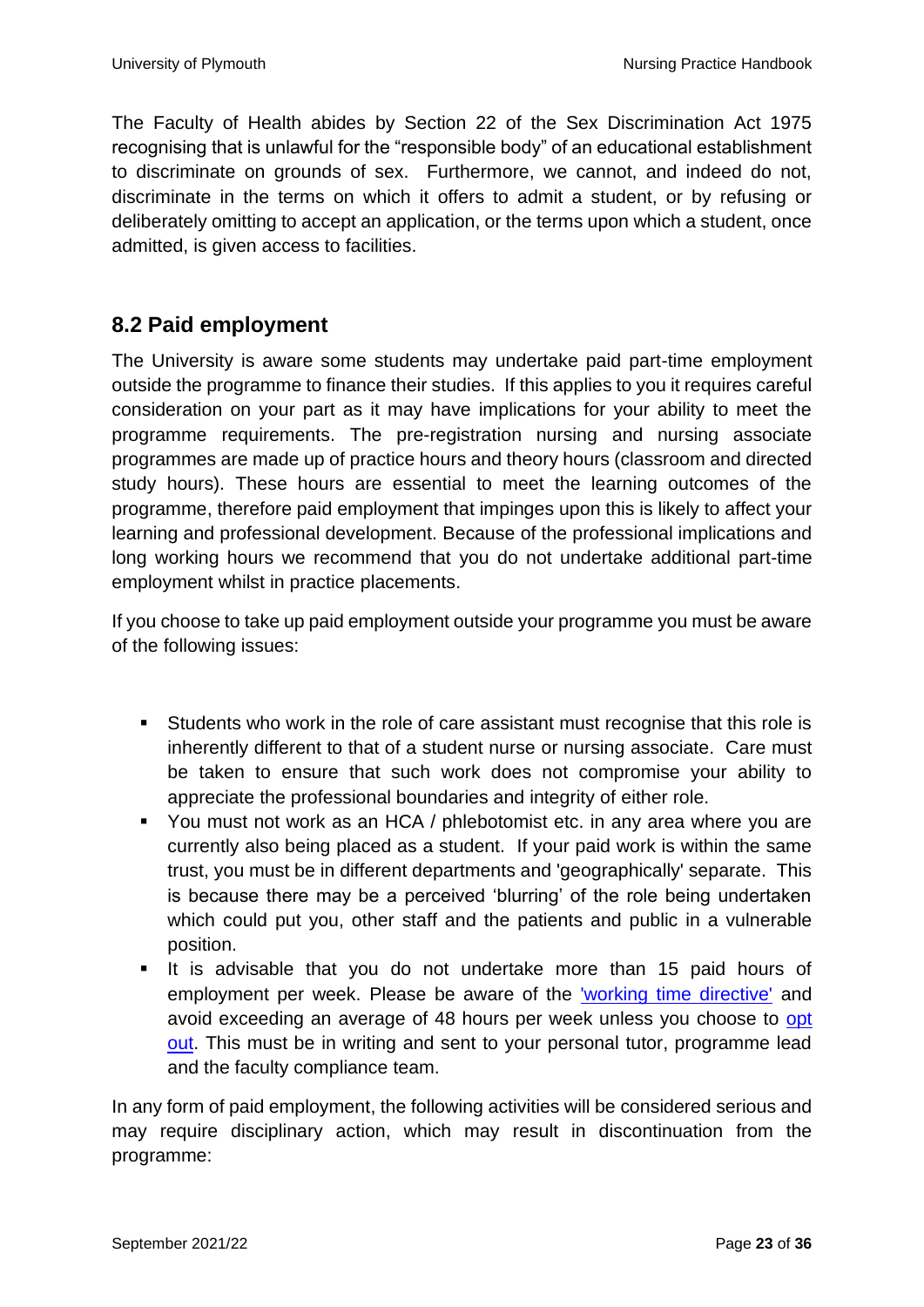- Students who have not attended planned sessions within the university because they have or are undertaking paid employment
- Students who work consecutive shifts (within the same 24-hour period) as this may lead to excessive tiredness, which may endanger patients and themselves; this includes working before or after a study day at the university
- Students who alter their practice shifts to undertake paid work elsewhere
- Students who are identified on the duty roster in their practice placement and who take sick leave or absence in order to work as agency or bank staff in any healthcare environment or in other employment.

## <span id="page-23-0"></span>**9. PRACTICE CONCERNS**

#### <span id="page-23-1"></span>**9.1 Risk of bias in practice**

You must not have a practice assessor to whom you are related or are close friends or well-known to you or your family. If this occurs, you must inform the practice area and your personal tutor. If you are placed in a care area where you or your family is being treated, you should make this known to the staff in the area and the university's practice placement/ programme administration team.

#### <span id="page-23-2"></span>**9.2 Raising concerns in practice**

The best way of overcoming challenges in healthcare services resulting in good outcomes for the public and those who care for them is good communication, honesty and transparency through partnership working. Raising concerns in practice is a responsibility of every aspiring health professional; please refer to the [Placements and](https://www.plymouth.ac.uk/student-life/your-studies/academic-services/poppi/policies-procedures-and-guidelines)  [Incidents in Practice](https://www.plymouth.ac.uk/student-life/your-studies/academic-services/poppi/policies-procedures-and-guidelines) Policy. It is vitally important that you report any incident in practice that you consider to be untoward, and are supported to do so. A culture must exist that encourages you to recognise that any risks to patients and clients come first. Staff should remind learners that acting promptly on their concerns demonstrates excellent professional practice. Should you have an uncertainty or be unhappy about any person's actions you are encouraged to discuss this with your practice supervisor/ assessor/ a senior member of the placement team or personal tutor/ academic assessor. This needs to be done immediately so your uncertainties or identification of poor practice can be addressed without delay. If required, your concerns will then be escalated to the appropriate personnel (see *[Appendix C](#page-32-0)*).

If your practice supervisor/ assessor or personal tutor is not available, you should contact either the Professional Services (programme admin) team or the Head of School's office. Please do not wait until your placement has finished before you do this. Conversely, if you feel you have seen excellent practice and your colleagues need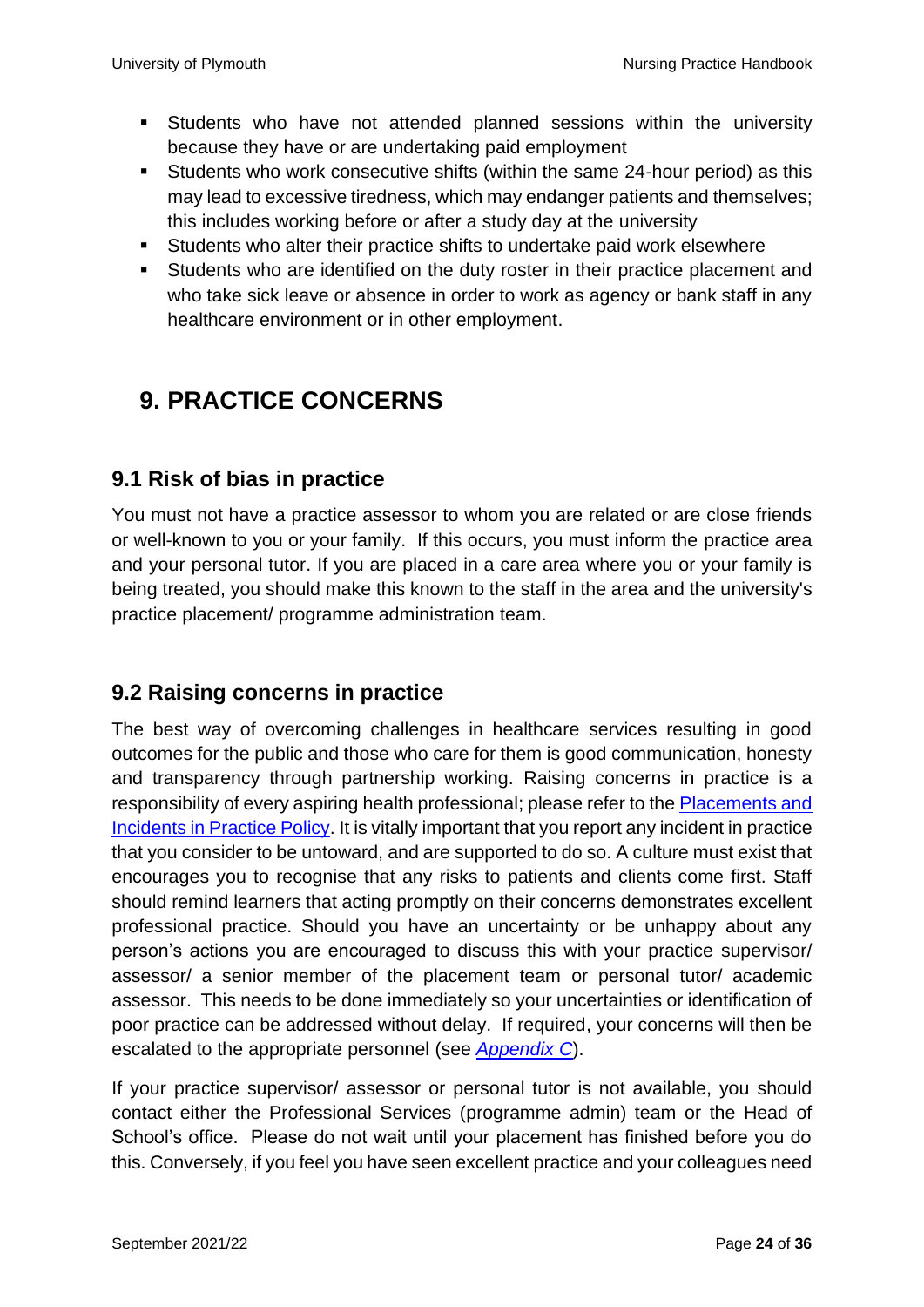applauding then please tell them; this makes a difference to those working hard under pressure.

#### <span id="page-24-0"></span>**9.3 Fitness to practise procedure**

Higher Education Institutions have a responsibility to ensure that health and social care learners are fit to practise and adhere to regulatory requirements of the NMC. The professional body website provides information about the standards of behaviour expected of learners; you will also find information on POPPI and in your module and programme handbooks on Moodle. It is your responsibility to familiarise yourself with the requirements.

Some learners will undergo an informal Fitness to Practise meeting during their time on the programme. There are many reasons why this may happen, such as occupational health or personal circumstances – it is not always because concerns have been raised or problems encountered. Be mindful that this process is a supportive one, as it allows the team to discuss openly any concerns you may have or that have arisen in practice, address them, formulate an action plan and support you to remain or return to practice.

#### <span id="page-24-1"></span>**9.4 Specific learning difficulties and/or disabilities and other (short term) needs**

Please see the [policy](https://www.plymouth.ac.uk/student-life/your-studies/academic-services/poppi/policies-procedures-and-guidelines) on the POPPI site *'Guidance for supporting students requiring reasonable adjustments in practice placements'.* You will also find useful information on the [Disability Services](https://www.plymouth.ac.uk/student-life/services/student-services/disability-and-dyslexia) and the [student hub.](https://www.plymouth.ac.uk/student-life/services)

## <span id="page-24-2"></span>**10.WITHDRAWING AND INTERRUPTING FROM THE PROGRAMME**

If you are considering withdrawing from the university or interrupting studies for any reason, please consult your personal tutor and seek advice. Many students experience problems, and your personal tutor can often help. We want you to both enjoy and successfully complete the programme.

If you decide that you don't want to continue with studies, it is important that you correctly withdraw or interrupt study as there are academic and financial implications that need to be considered. For international learners there may also be implications with regards to your visa.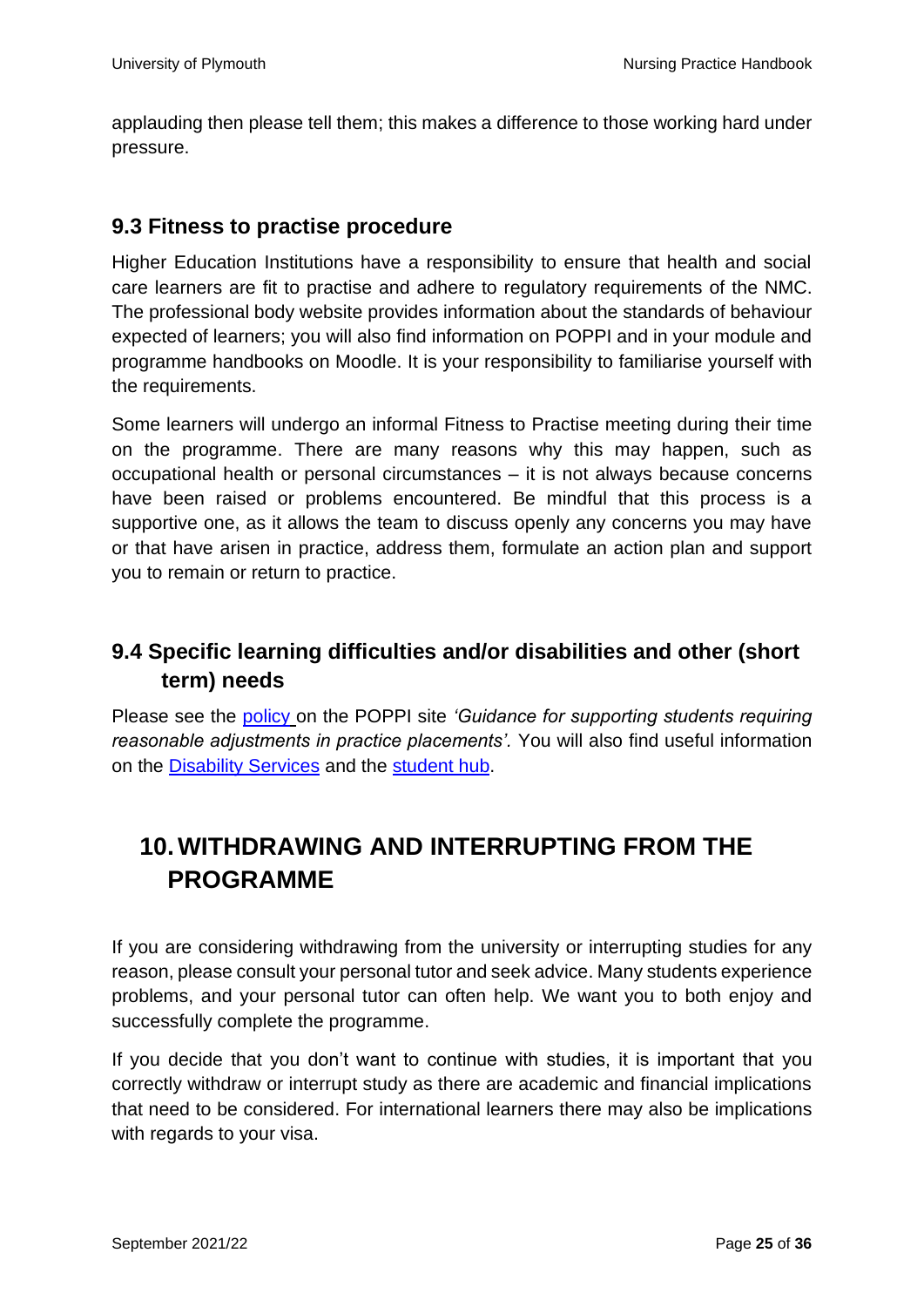You must discuss this with your personal tutor and complete the withdrawal or interrupt from study form and return to the Faculty Office.

#### <span id="page-25-0"></span>**10.1. Returning to practice following a period of interruption or absence**

There are many reasons why some learners need to interrupt their studies, financial, personal or in fact, for any reason relevant to you. Following a period of interruption you can rejoin a cohort usually the following academic year in September. This is arranged through programme administration and your personal tutor. Arrangements will be made for you to undertake any outstanding practice placements or assessments, or to maintain your skills.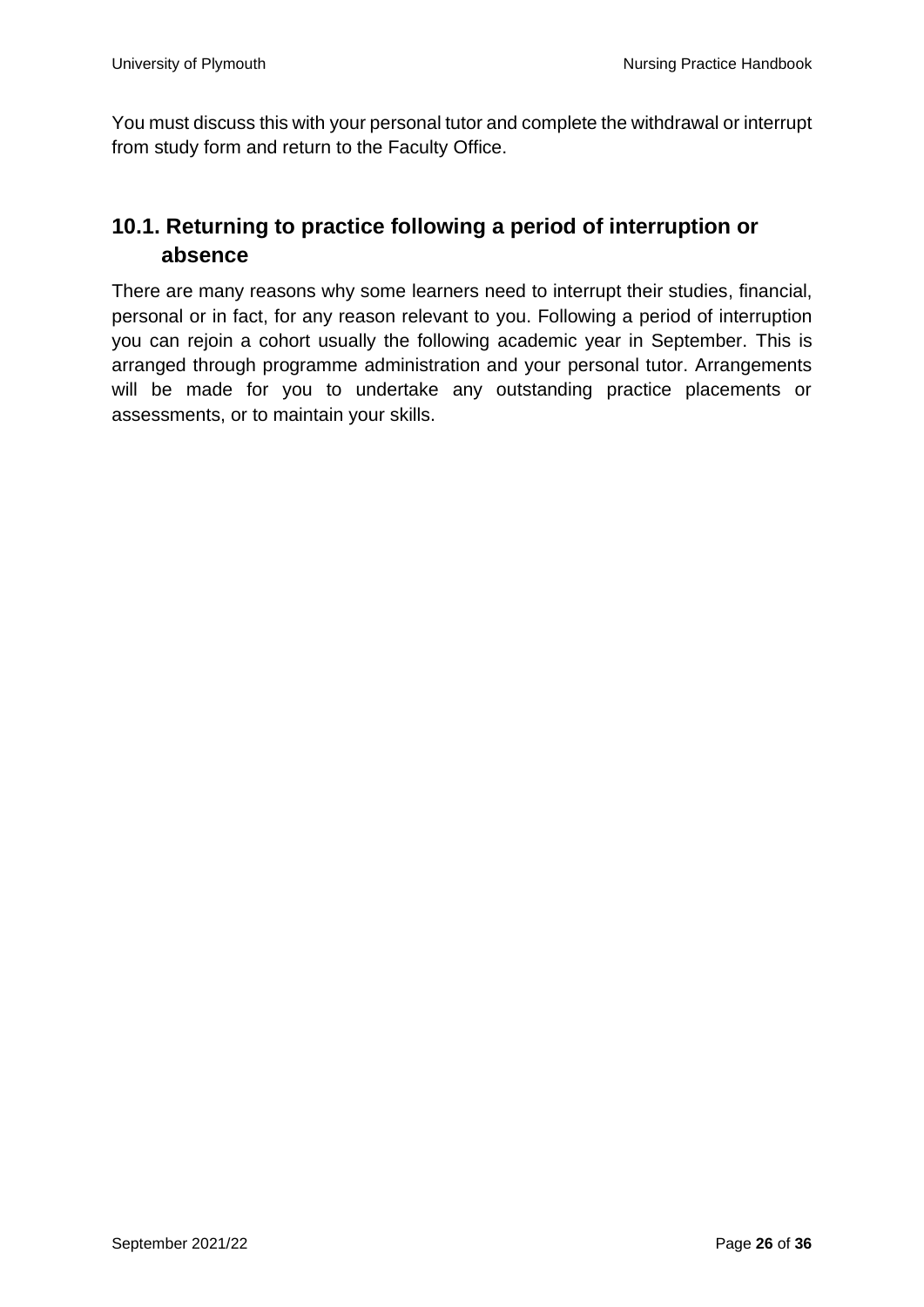### <span id="page-26-0"></span>**Appendix A: Four-year part-time route for BSc (Hons) Nursing (Adult Health, Child Health, Mental Health) including Nurse Degree Apprenticeship**

#### <span id="page-26-1"></span>**1.0 Rationale**

The main driver behind the introduction of the four-year part time route (48 months) is in response to direct requests from our practice partners to enable them to support staff with career development and fit more appropriately with the apprenticeship model. This route also recognises the challenges a full-time programme presents to some prospective learners and enables learners who would otherwise have not considered nursing to engage and work alongside their studies.

Note: Our first cohort of part-time students start practice on the 27<sup>th</sup> of September 2021; please refer to section 3.2.

#### <span id="page-26-2"></span>**2.0 Practice Information**

The four-year part-time route comprises of three parts:

NMC part 1: 16 months (equivalent to year 1 of our full-time programme)

NMC part 2: 16 months (equivalent to year 2 of our full-time programme)

NMC part 3: 16 months (equivalent to year 3 of our full-time programme)

Students are in academic study or in supernumerary practice for 22.5 hours per week and are required to compete 2300 practice hours over the duration of the programme minus any recognition of prior learning. If a student has a professional health related qualification and experience for example Nursing Associate/Assistant Practitioner qualification, they will generally complete the programme over 27 months and will undertake 1150 practice hours. Part time students will continue to have blocks of practice and theory in the same way as the full-time students.

During practice blocks, students will be required to complete 22.5 hours per week in supernumerary practice and no more than 45 hours in two weeks. Students cannot be rostered to attend placement on a Thursday or Friday, as these are non-university days (for nurse degree apprentices they will be in their substantive posts and other part time students may well have other commitments). Students are however required to work similar shifts to that of colleagues in their allocated placements including nights, 12-hour shifts and weekends.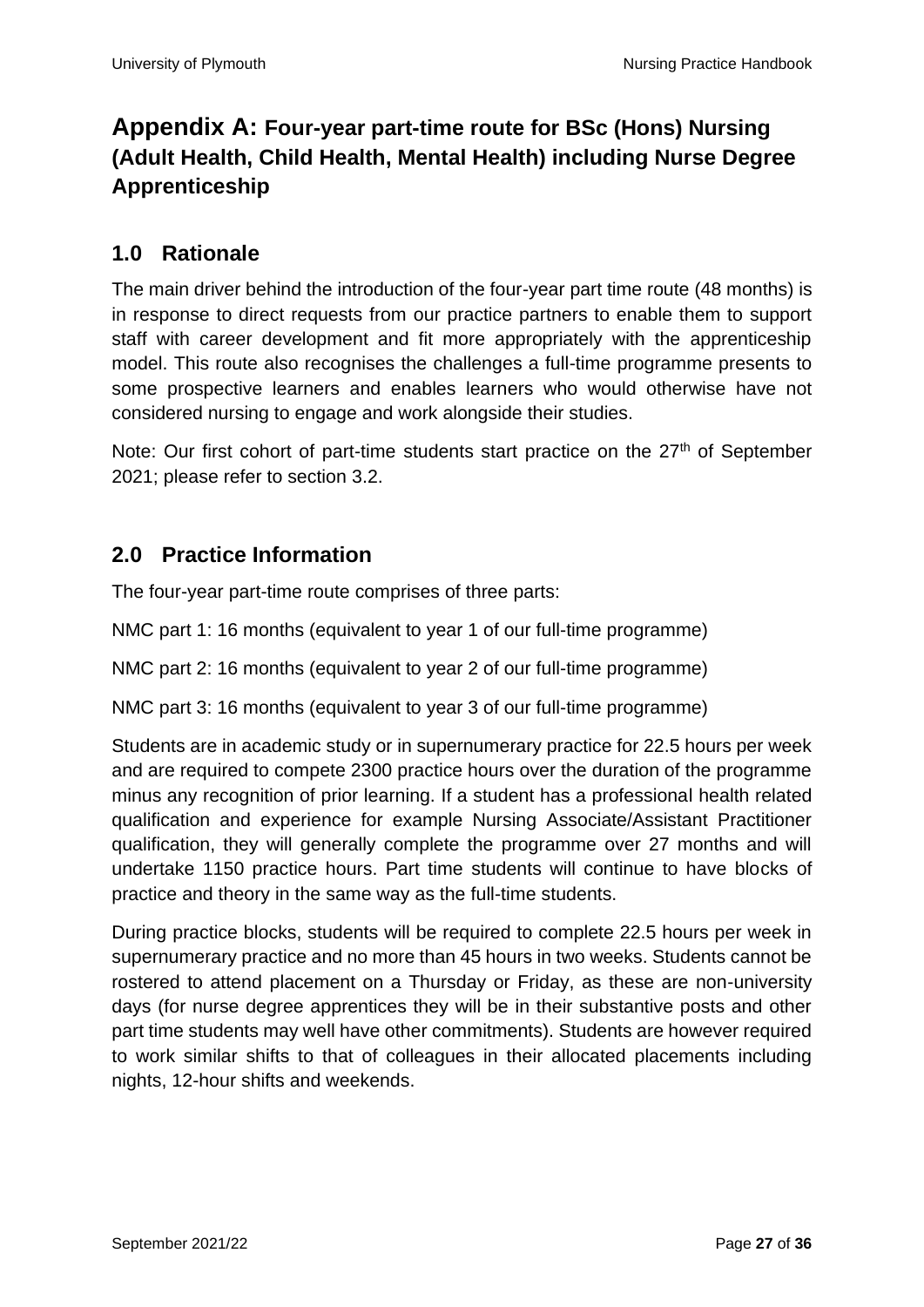#### <span id="page-27-0"></span>**3.0 Practice Assessment**

<span id="page-27-1"></span>**3.1 Students studying part-time undertaking parts 1, 2 and 3** are required to undertake the same practice assessment as our students on the full-time programme and have the following placements:

- NMC part 1 x 3 placements
- NMC part 2 x 3 placements
- NMC part 3 x 3 placements

<span id="page-27-2"></span>**3.2 Students studying part-time with recognition of prior learning (RPL)** will generally enter the programme mid-way through part 2 and will undertake the following placements:

- NMC part 2 x 2 placements
- NMC part 3 x 3 placements

These students will be required to undertake the following assessments:

- **Proficiencies:** as per full time students with the exception of part 1
- **Cross field reflections:** three reflections as opposed to six to reflect RPL
- Practice Assessments:
	- $\circ$  Part 2 same as year 2 full time students
	- $\circ$  Part 3 same as year 3 full time students

#### <span id="page-27-3"></span>**3.3 Part time students who are starting practice on the 27th of September**

Our first cohort of part time students start practice on the  $27<sup>th</sup>$  of September for 12 weeks, these are students joining mid-way through the programme (mid-way part 2) as they have recognition of prior learning so will not be required to complete any assessments from part one.

This cohort of students are all apprentices and whilst they undertake the practice assessments as outlined in section 3.2 it is important to note that as an apprentice they are required to meet the knowledge, skills and behaviours outlined in the [Nurse](https://www.instituteforapprenticeships.org/apprenticeship-standards/registered-nurse-degree-(nmc-2018)-v1-1)  [Degree Apprenticeship Standard.](https://www.instituteforapprenticeships.org/apprenticeship-standards/registered-nurse-degree-(nmc-2018)-v1-1) There is a separate self-assessment document that the apprentice completes and discusses with the apprenticeship practice educator and employer as part of their 12-weekly review. There is no requirement of the practice assessor/practice supervisor to carry out any additional assessments as the knowledge, skills and behaviours are embedded within the programme, however the apprentice will share with you their self-assessment document and this may form part of your practice-based discussions.

To support our first cohort of part-time students in practice and to support clinical colleagues we have arranged weekly zoom drop in sessions as follows: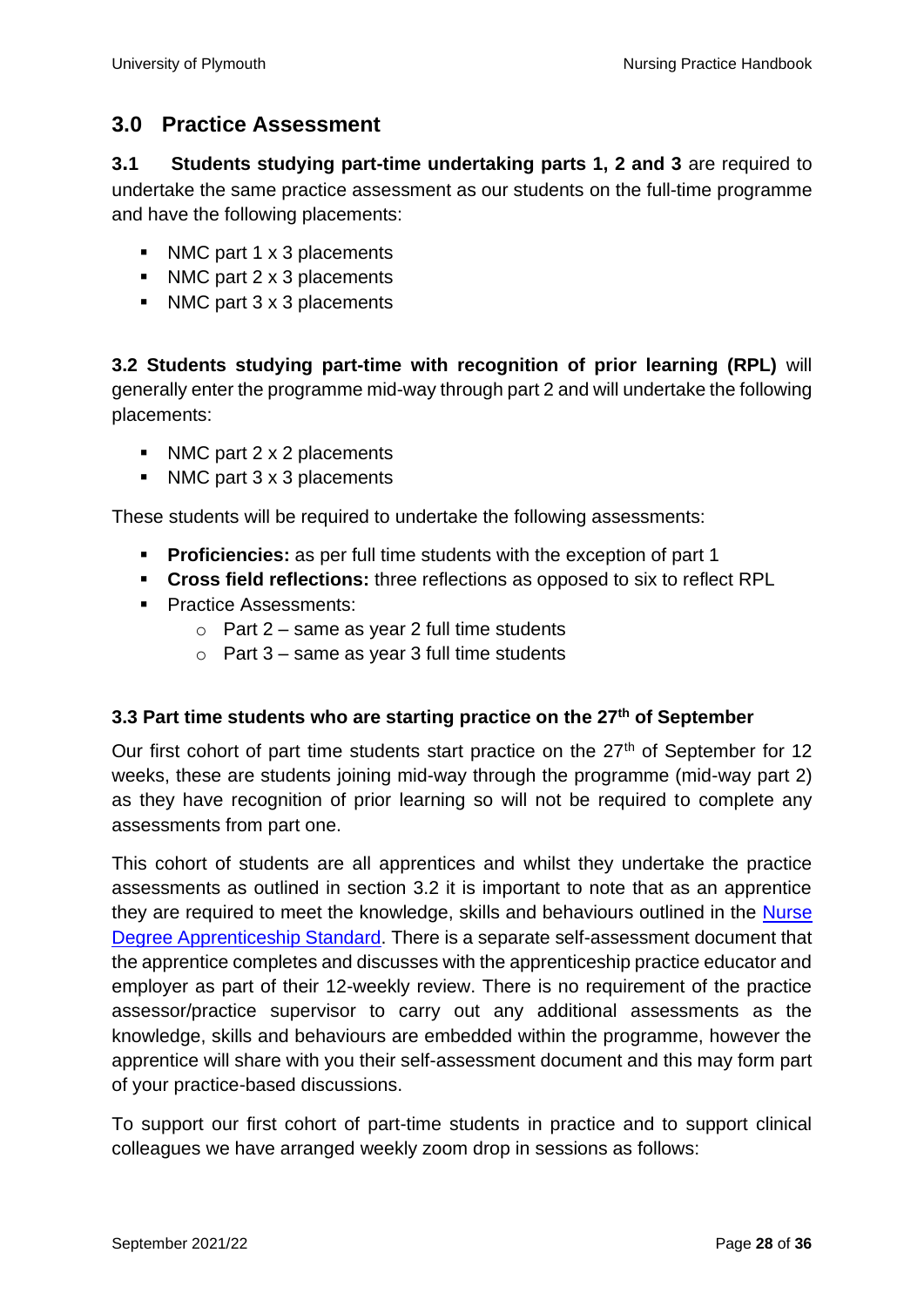Day: Wednesdays from the 29<sup>th</sup> September 2021

**Time:** 15:00 – 16:00

**Duration:** Weekly on Wednesday's until end of placement in December

#### **Link:**

[https://plymouth.zoom.us/j/92316100344?pwd=dWF1ZUtNTkE4bWJ3UFJZZlBMdk9](https://plymouth.zoom.us/j/92316100344?pwd=dWF1ZUtNTkE4bWJ3UFJZZlBMdk93UT09) [3UT09](https://plymouth.zoom.us/j/92316100344?pwd=dWF1ZUtNTkE4bWJ3UFJZZlBMdk93UT09) (same link used each week)

Clinical colleagues are very welcome to join the zoom session at 15:45 on Wednesdays.

#### <span id="page-28-0"></span>**Contacts**

If you have any questions regarding the **part-time route**, please do make contact with us:

|                                                | <b>Naomi Johnston</b>                                                                                                                         |  |  |
|------------------------------------------------|-----------------------------------------------------------------------------------------------------------------------------------------------|--|--|
|                                                | Deputy Programme Lead Part-Time Pathway                                                                                                       |  |  |
|                                                | Naomi.johnston@plymouth.ac.uk                                                                                                                 |  |  |
|                                                | <b>Dr Matt Carey</b><br>Registered Nurse Degree Apprenticeship Lead<br>Matthew.carey@plymouth.ac.uk                                           |  |  |
|                                                | <b>Francis Thompson</b><br>Programme Lead and Associate Professor in Nursing<br>(Mental Health)<br>Francis.thompson@plymouth.ac.uk            |  |  |
|                                                | <b>Dr Margaret Fisher</b><br>Associate Head of School Practice Learning<br>Associate Professor in Midwifery<br>margaret.fisher@plymouth.ac.uk |  |  |
| Personal Tutor/<br>Academic<br><b>Assessor</b> | This information will be in the student's ePAD                                                                                                |  |  |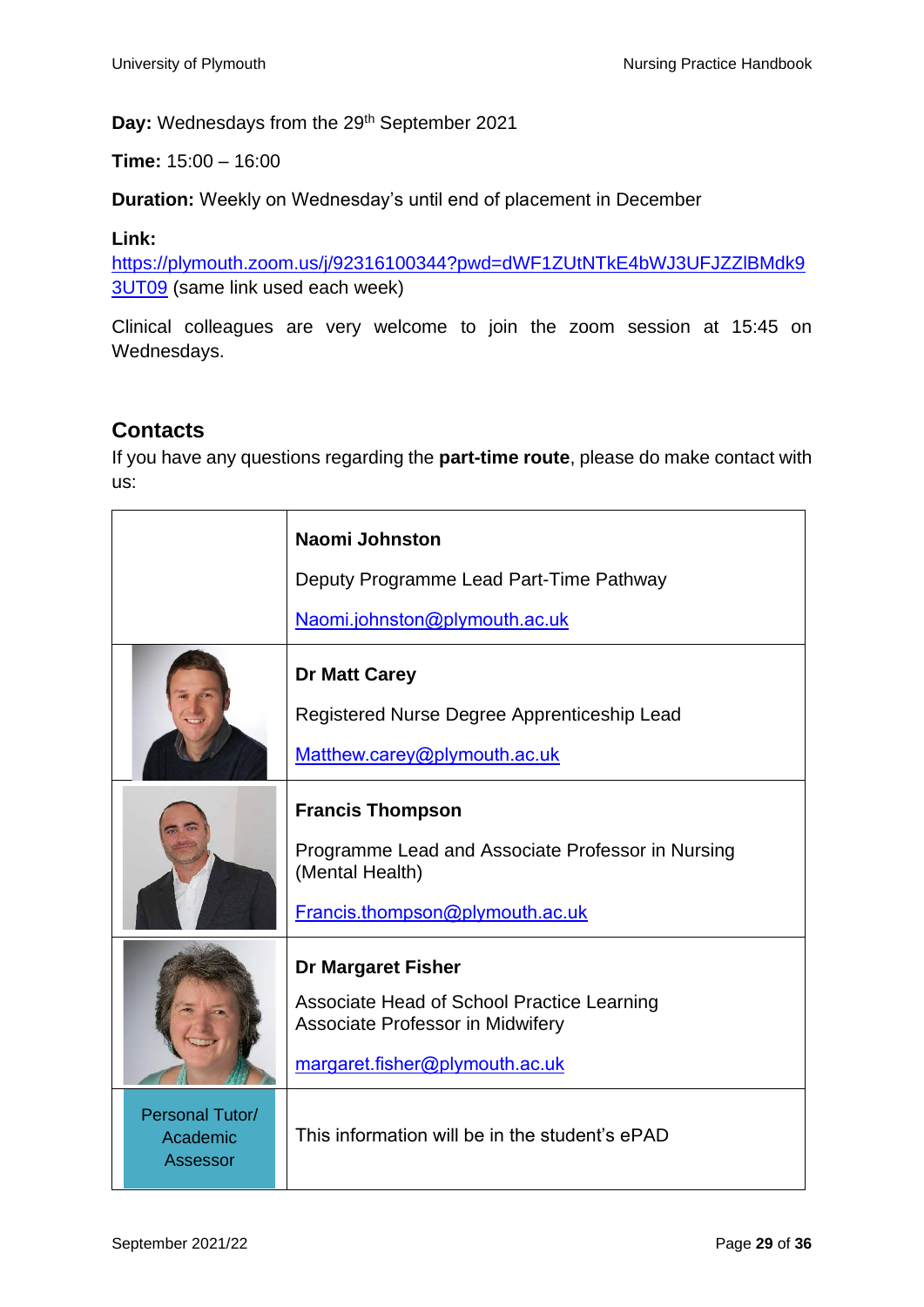#### <span id="page-29-0"></span>**Appendix B: Cross-field reflection log example**

This example uses Driscoll's (1994) model of reflection What? So What? Now What?

| <b>Date</b>                 | <b>Placement setting</b> | <b>Topic</b>                                                   |
|-----------------------------|--------------------------|----------------------------------------------------------------|
| 1 <sup>st</sup> December 21 | Minor injuries Unit      | Adult student reflecting on a mental health<br><b>Scenario</b> |

Ask yourself What:

- What is the purpose of returning to this situation?
- What happened?
- What did other people do who were involved in this?
- What did I see and do?
- What was my reaction to it

#### EG

I worked with a patient who self-harmed, I wanted to return to consider how well or badly I managed this and to consider team reaction and any learning I could take back.

While working in ED a patient came in with lacerations to their inner forearm, these had been selfinflicted and the patient was well known to the clinical team. I noticed that some staff appeared to distance themselves from the patient and appeared quite terse when treating the wound. I did not hear any negative comments from staff but there did seem to be a reluctance to engage with the patient. I had heard previously that staff felt frustration at dealing with people who intentionally hurt themselves as it seemed to place an unnecessary burden on the staff team and resources.

I felt that the patient was distressed and while I was nervous about what to say I also felt interested in finding out how they were and what was going through their mind, so I approached the person and asked if was okay to talk.

I discovered that the person did not want to end their life but was really struggling with managing their emotions about a traumatic event in their past, they told me that cutting themselves, although they realised it was not a great way of managing, felt like a release and that it helped them to manage their emotions, the bloodletting felt cathartic in some way and made them feel real. They told me that they normally did not come to ED but on this occasion the cuts were deeper than normal. They told me that they did feel judged by some staff which made them feel worse about themselves. I was not sure what else to say so I told them that I understood how hard it must be and asked if they would like to talk to our psychiatric liaison team which they agreed to do. Although I initially felt uncomfortable the person seemed to be happy to talk to me and appeared relieved that I was able to listen. I am not sure how I came across to them but I wonder how my discomfort may have affected our conversation.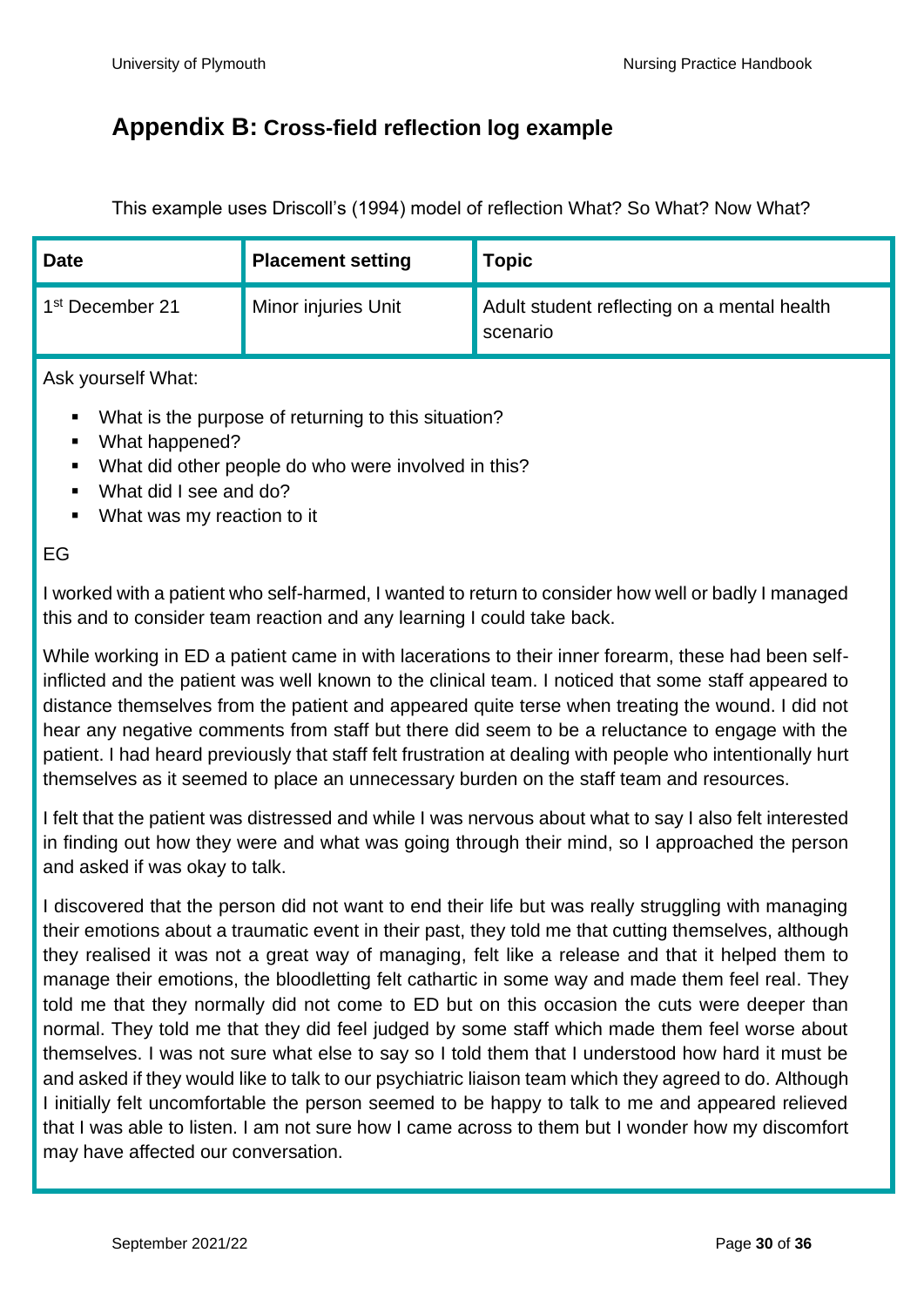#### So What?

- What did I feel at the time of the event?
- What are my feelings now, after the event, any different from what I experienced at the time?
- What were the effects of what I did (or did not do)?
- What positive aspects now emerge for me from the event that happened in practice?
- What have I noticed about my behaviour in practice by taking a more measured look at it?
- What observations does any person helping me to reflect on my practice make of the way I acted at the time?
- What is the purpose of returning to this situation?
- Were those feelings I had any different from those of other people?
- Who were also involved at the time?
- Did I feel troubled, if so, in what way?

#### EG

At the time I felt concerned about the welfare of the patient and how they might be feeling, I did understand possible staff frustration but felt that as nurses we need to be empathic and understanding and I felt that this was least in part absent which may have been detrimental to the patient. I felt anxious about approaching the patient as I didn't want to make things worse but I also felt curious and that it might help if I reached out to them.

Now I feel that I did the right thing, I feel perhaps my nervousness and hesitancy may have not been ideal but once we started talking it felt more natural, I did struggle at times to respond as I was not sure if I was doing the right thing and I wonder if I looked shocked at first. On reflection and thinking about my communication module I feel I did do the right thing by listening but could have reflected back what the person was saying a bit more and been a bit more open in my body language and approached things with a more open mind. I have learned that it is okay to talk to people who are distressed and I am pleased that it seemed to help the patient feel listened to and included.

I feel troubled about some negative comments made about patients who self-harm and about what appeared to be a stand-offish approach from some staff although they may also feel nervous about how to manage this type of situation.

- Now What?
- What are the implications for me and others in clinical practice based on what I have described and analysed?
- What difference does it make if I choose to do nothing?
- What is the main learning that I take from reflecting on my practice in this way?
- What help do I need to help me 'action' the results of my reflections?
- What aspect should be tackled first?
- Where can I get more information to face a similar situation again?
- How can I modify my practice if a similar situation arises again?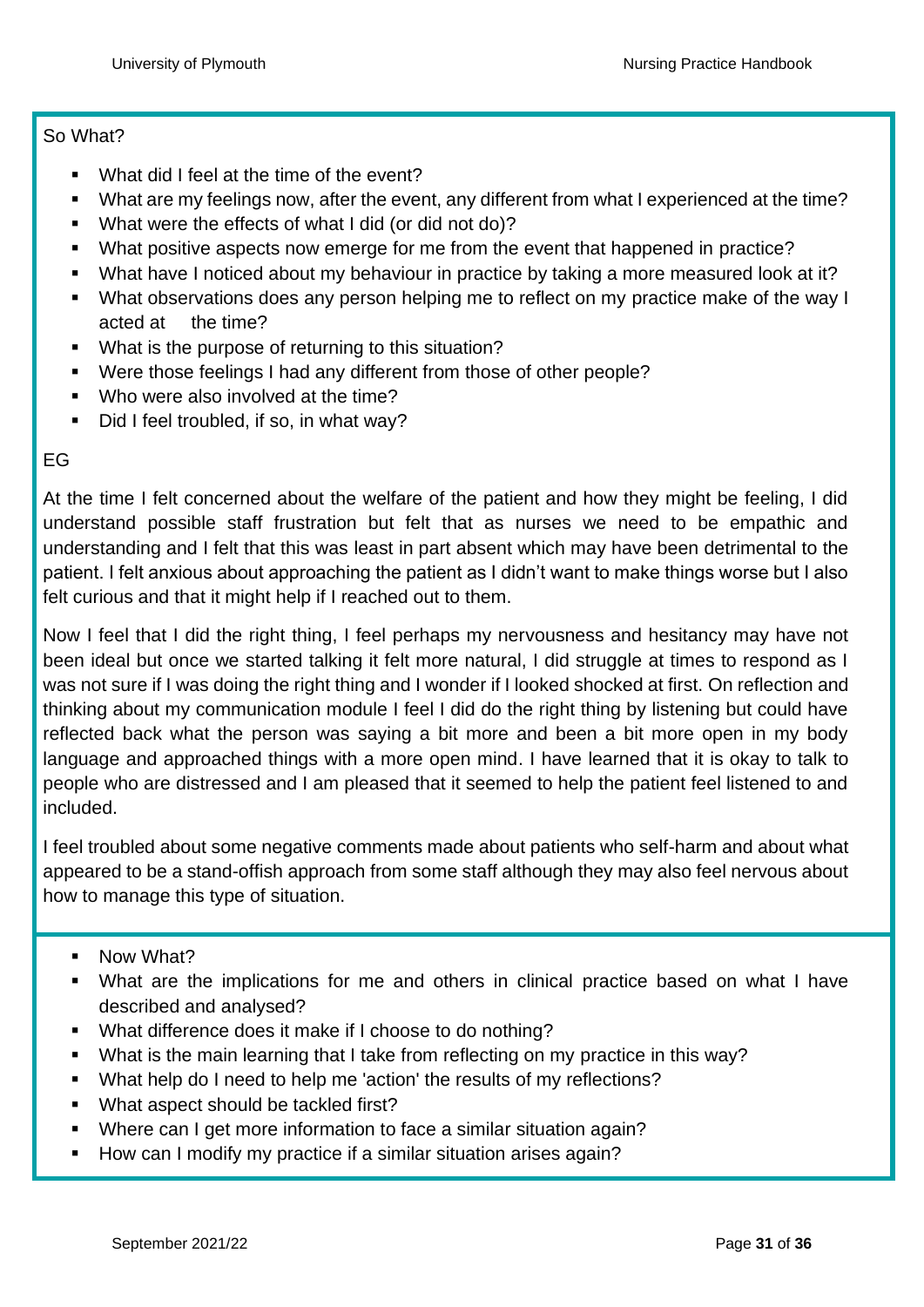#### ■ How will I notice that I am any different in clinical practice?

#### EG

I feel I need to read more about self-harm and the best ways to approach distressed patients as this will enable me to be more confident in approaching people in a similar situation in the future, I feel there needs to be some form of reflective discussion in the staff team to consider our feelings about patients in this position and how we can think about their distress in a compassionate way which may help how we manage these situations professionally and in line with the 6Cs as I believe this would help patient outcomes and their comfort in talking to us which would enable a more collaborative assessment.

If I do nothing staff might not realise the way they are coming across and things may not change, my own skills may not develop

The main learning I will take is not to be afraid to approach people who are in this situation to offer support and to listen and to think about how my approach and the approach of the team may affect them. I would also like to be more confident in engaging with the staff team about this feedback which as a student feels quite daunting.

I think the first thing to do is to discuss with my Practice assessor and see if there is a way we could bring this up gently in a team meeting and if she has any advice for me about how I managed this situation as she was present.

I will read more about self-harm and communication methods revisiting my communication module to see what I can apply to this situation to improve my practice.

I would notice I am different when I feel more confident to approach this type of situation and less anxious about saying the wrong thing or doing any harm.

<span id="page-31-0"></span>NMC code: relevant clauses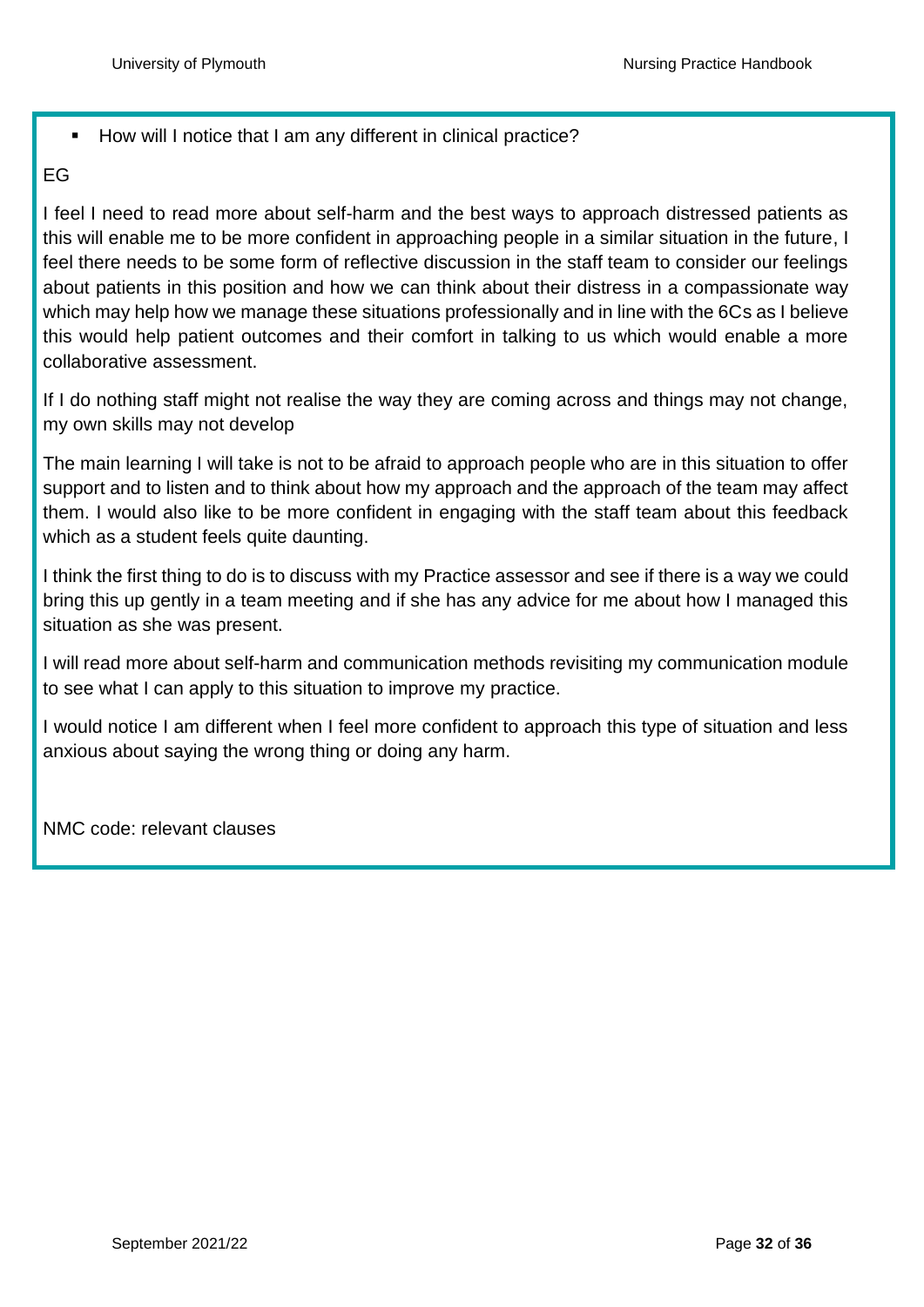#### **Appendix C: Support and escalation flowchart**

<span id="page-32-0"></span>

## **Nursing programmes student support and escalation**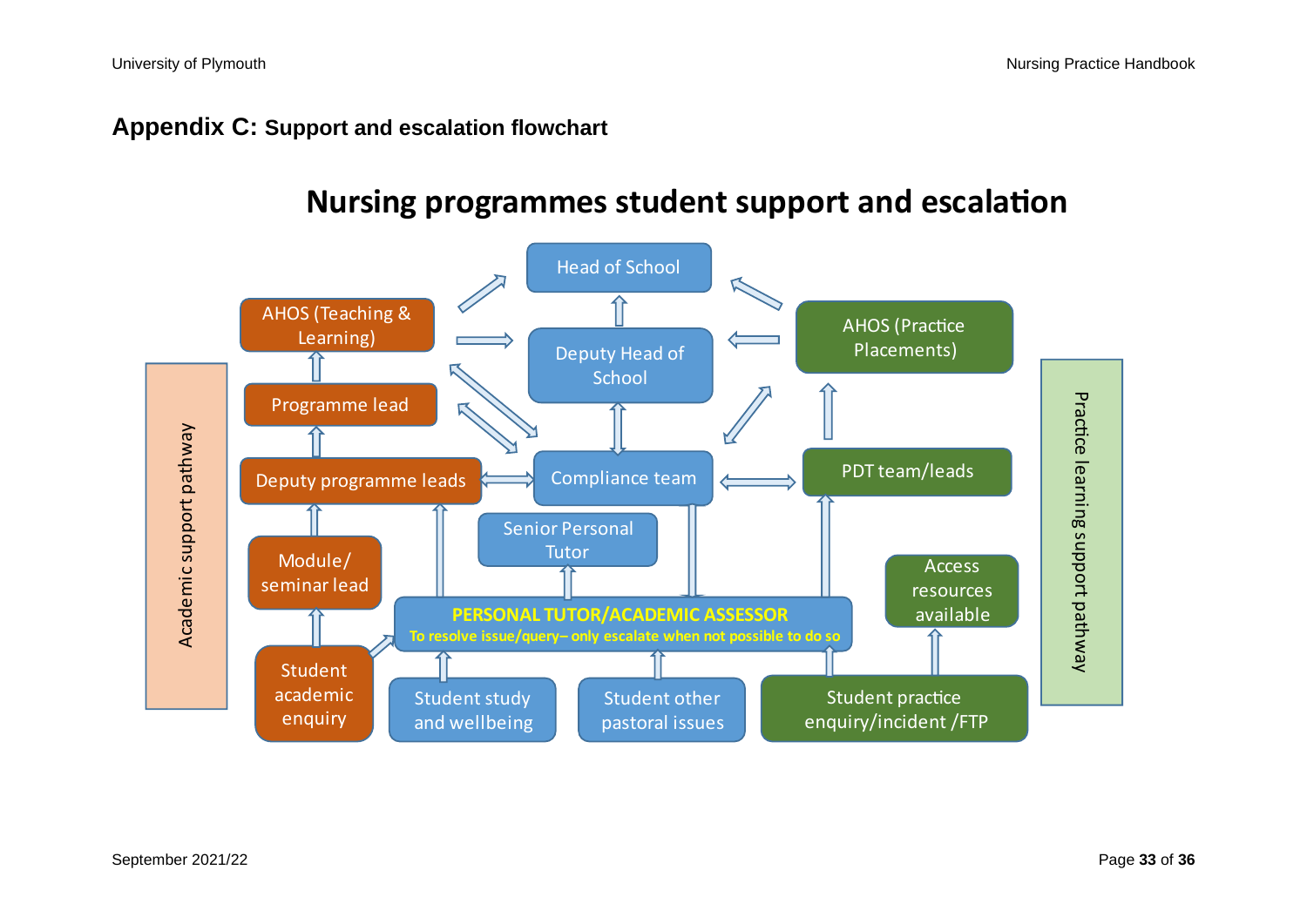#### <span id="page-33-0"></span>**Appendix D: Guidelines for Assessment and Progression through each Stage of the Programme**

<span id="page-33-1"></span>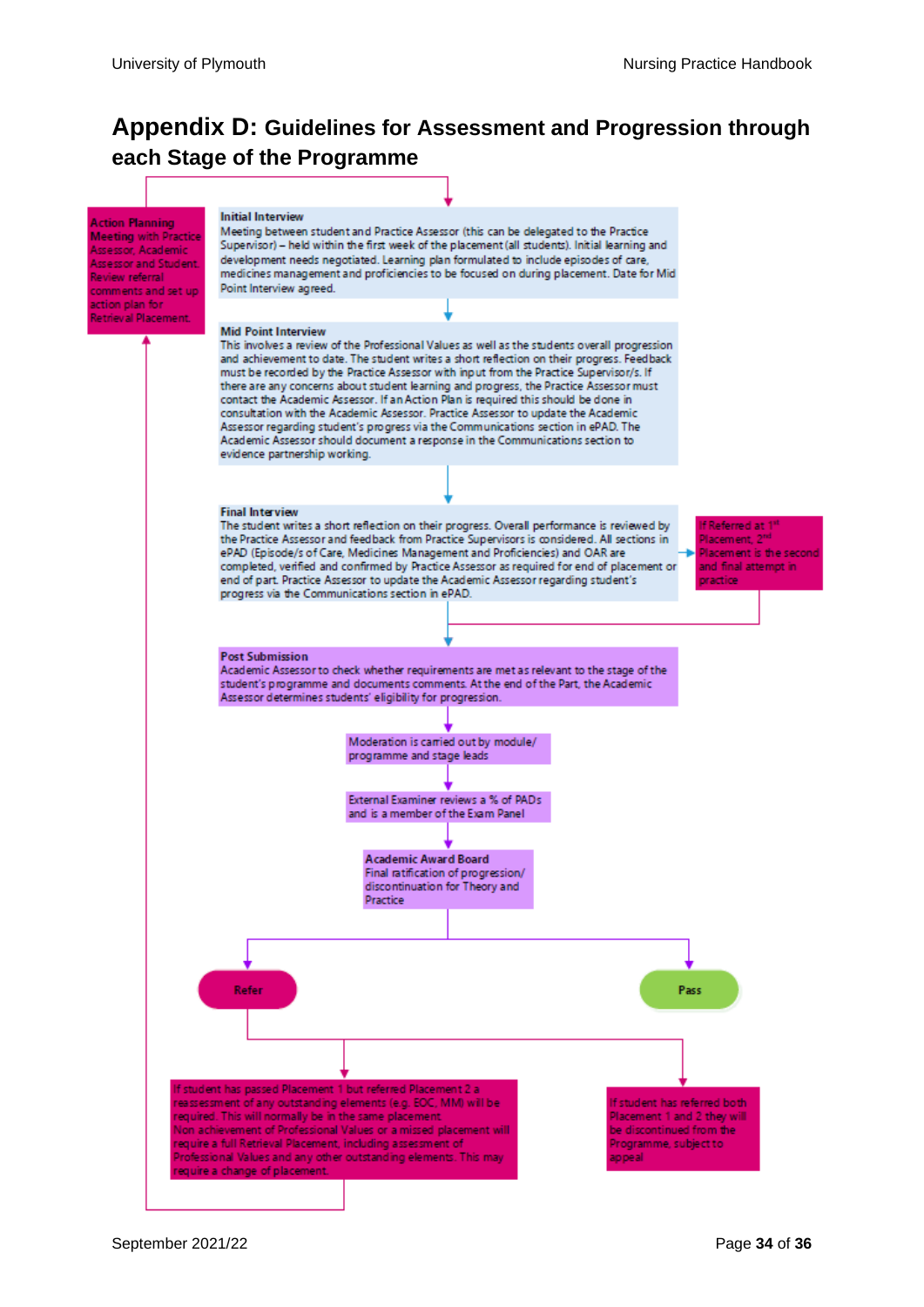#### <span id="page-34-0"></span>**Appendix E: Assessment of Practice process using the Electronic Practice Assessment Document (ePAD)**

Please note the week numbers are applicable for an 8 week placement. Please adjust accordingly for different length placement blocks.

#### **DAY 1**

- Student informed who their practice supervisor(s) and practice assessor will be
- Complete orientation checklist on ePAD and any necessary local inductions on first day
- Student submits orientation to either the practice supervisor or practice assessor for approval
- Arrange first initial interview date

#### **Week 1**

- Complete Initial Interview with practice assessor (this can be delegated to practice supervisor)
	- $\circ$  Identify learning opportunities
	- o Identify Proficiencies which may be achieved on placement
	- o Complete learning plan (student in collaboration with practice supervisor or practice assessor)
	- o Discuss the types of evidence that may be used to sign off Proficiencies and ePAD (see list of examples below)
- Set dates for Mid Point Interview and Final Interview with practice assessor
- Plan dates for practice assessor to conduct Episode(s) of Care and/or Medicines Management assessment (recommend formative assessment/s completed prior to final summative assessment)

#### **Week 3-4**

- Practice assessor to complete Mid Point Interview with student
	- o Review evidence gathered so far including learning plan and achievement of Proficiencies (signed off by practice supervisor/s or practice assessor)
	- o Student to complete self-assessment
	- o Practice assessor discusses student's self-assessment and completes feedback
	- o Practice assessor formatively assesses Professional Values and provides feedback to student on progress
	- o Student documents review of progress of learning objectives for placement
- Practice assessor and student to complete formative Episode(s) of Care/Medicines Management assessment
- Practice assessor to update the academic assessor regarding student's progress via the communications section in ePAD